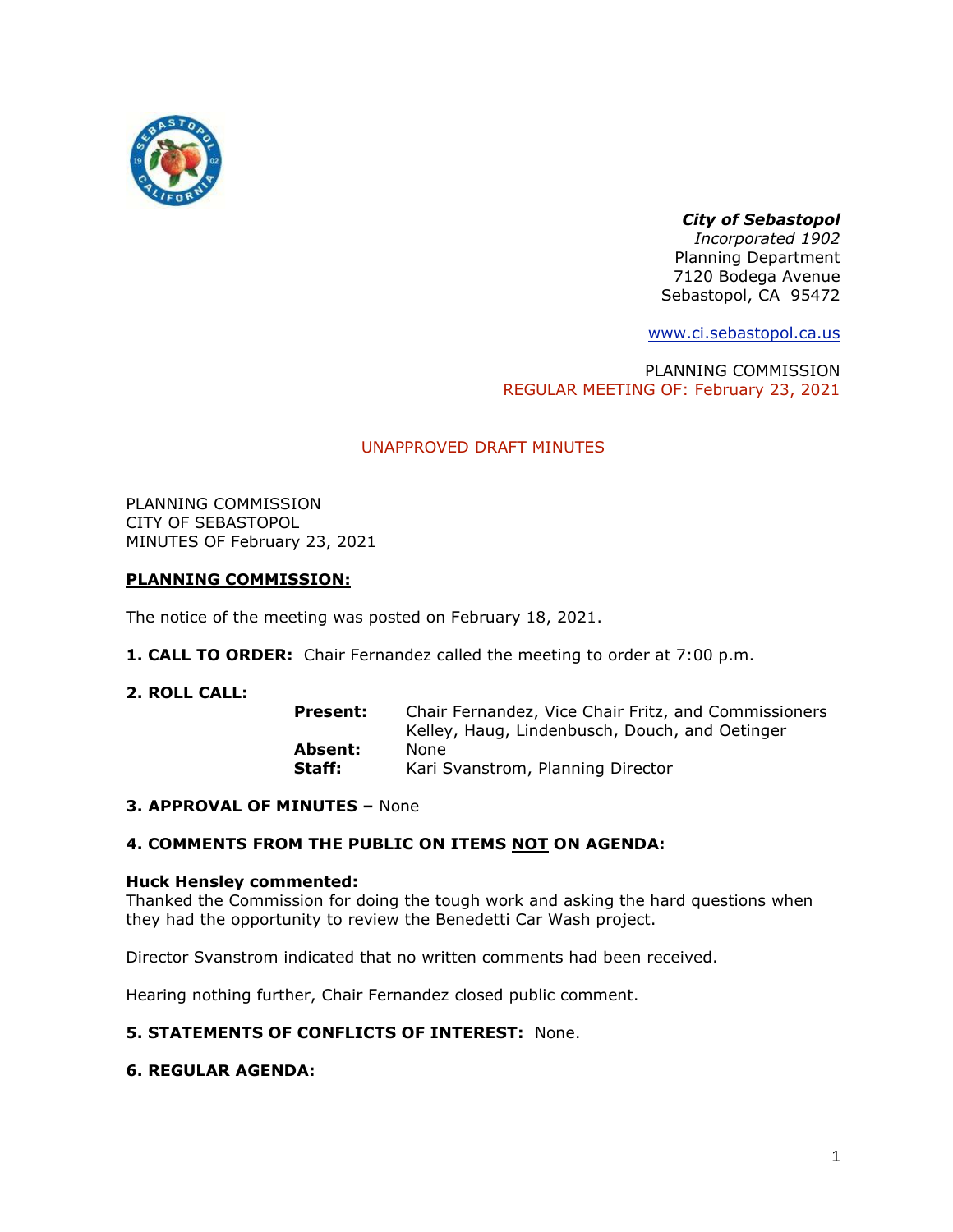**A. PETALUMA SEBASTOPOL TRAIL PRESENTATION** – A presentation from Regional Parks on the Petaluma – Sebastopol Trail. The Commission will be asked to recommend the City Council adopt a Resolution of Support for this project.

Director Svanstrom provided some background and introduced Steve Ehret from Sonoma County Regional Parks.

Steve Ehret and Ken Tam presented.

### **Luke Lindenbusch, Commissioner**

Thank you so much for the presentation, I am hugely supportive of this. My question has to do with some of the connection of this trail to Rohnert Park/Cotati. I looked through the longer document, and I know it was outside of the area of scope for the project, but I was curious how this trail might connect to the bike networks in those two cities.

### **Ken Tam, Sonoma County Regional Parks**

Bellevue Creek Trail connects to Stony Point Road.

### **Steve Ehret, Sonoma County Regional Parks**

There are several different trails coming in on the western side of Rohnert Park that connect over to this trail. Mr. Tam just mentioned the Bellevue Creek Trail as being one of them. Hinebaugh is another. There is a planned Laguna bikeway. There is one more than I am forgetting.

### **Ken Tam, Sonoma County Regional Parks**

Colgan Creek Trail gets pretty close.

#### **Steve Ehret, Sonoma County Regional Parks**

We can send you a map so you can see those connections for yourself. We are active on the areas in the unincorporated county, and we have been coordinating with the City of Rohnert Park on some of those connections so we are optimistic that we will be able to tie that together. Once you get into Rohnert Park, because of the Smart Trail, you are then able to slide north or south and connect.

#### **Luke Lindenbusch, Commissioner**

I think that absolutely answers my question. I was just thinking about the importance of connecting to Rohnert Park and Cotati as it is kind of in between Sebastopol and Petaluma. Also, as you mentioned, the connection to the forthcoming Smart Trail as well. Thank you.

#### **Evert Fernandez, Chair**

How far away is the Colgan Creek Trail from completion?

#### **Steve Ehret, Sonoma County Regional Parks**

We have built one major phase of it on the edge of Santa Rosa. We have a western extension of it in the plan and we have done some preliminary analysis of it, but we have not taken steps to build another section. We have also worked with Santa Rosa on their connecting pieces inside the city. They are working on connecting those. It goes clear on over to Taylor Mountain Regional Park on the east side of 101 and we have not figured out a way to have a separated trail to get over 101, but the area can be a kind of bookend and that is feathering right into the proposed Kiwanis Springs Community Park, which is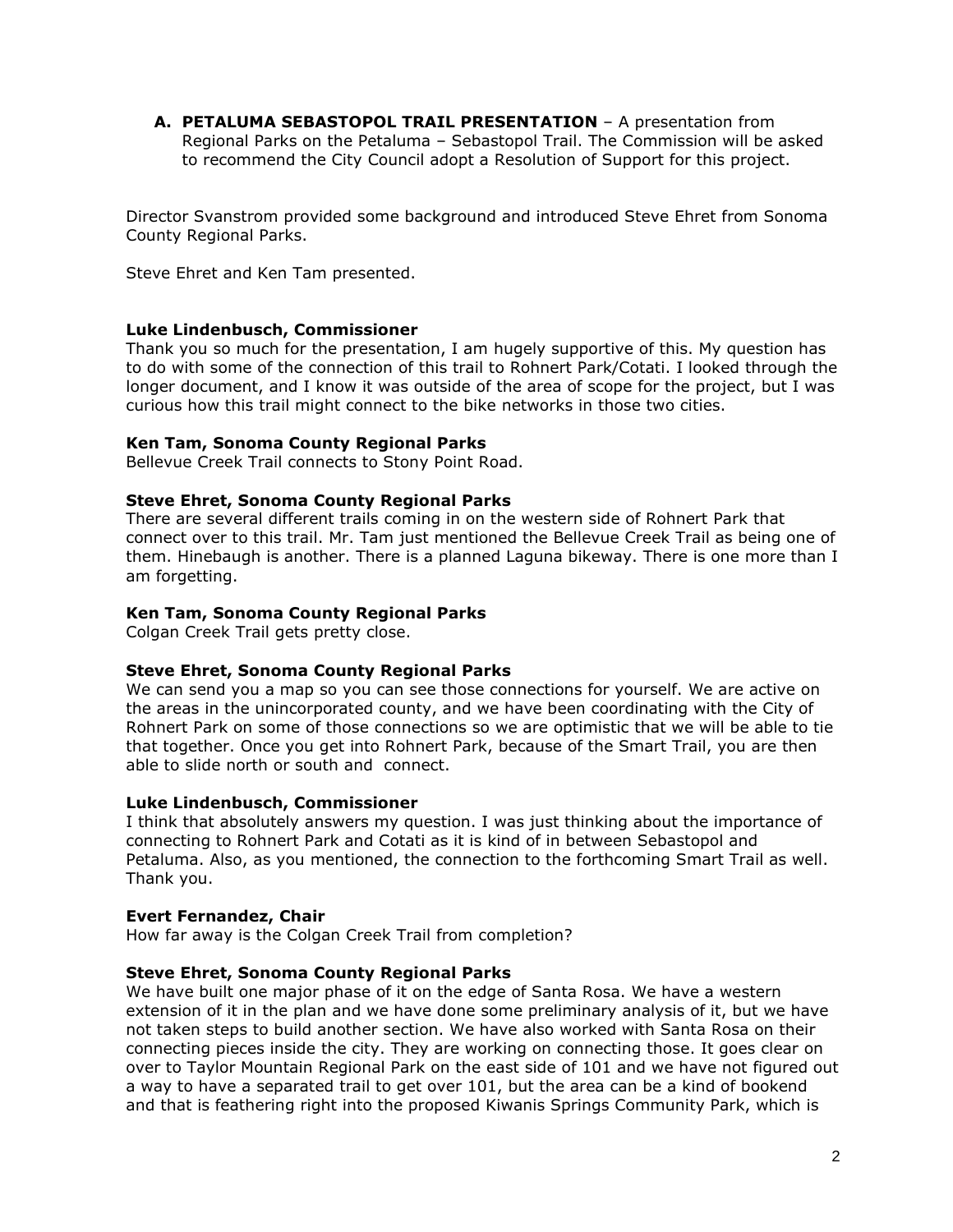adjacent to our county park, so we are working on both sides. We are not advancing further the western part of Colgan at the moment, but we intend to.

Chair Fernandez opened public comment.

## **Lynn Deedler**

I would like to ask a question before I make my comment. I know the area pretty well, yet I had a hard time following the maps that were presented. Does the trail follow 116 all the way to Stoney Point Road, and where does it diverge from following 116?

### **Evert Fernandez, Chair**

Can you please proceed with your comments now and then we can come back to getting an answer to your questions?

### **Lynn Deedler**

I think I am among many in the public that are not very enthusiastic about this trail. We had originally started out to make a trail going down the railroad that connected Sebastopol and Petaluma, and it would have made one of the most beautiful trails in the county. Instead, we have moved over to going down 116 and Stony Point Road and not using any of the rural areas at all. We are going to have one of the most undesirable trails in the county. I was in attendance of nearly all the meetings that went into this and there was a very organized group that wanted this trail going down the railroad put down. It was organized by one person who did a great, professional job of rounding up people and convincing them that awful things would happen if the trail went near them. They had a professional website that said it looked like the Joe Rodota trail and the worst part, it said there would be crime, graffiti, human waste, and homeless people camping in their backyard, and on and on. They talked to most of the owners and people in the neighborhood at least twice in some situations. The negative response that was seen in these public meetings was well orchestrated, and just totally over ran the enthusiasm from the people that wanted to see this trail going down the railroad. My experience in talking to people along the trail was that many of those homeowners originally, and this is before this campaign, were very welcoming of the trail idea. I hope that the County takes the long view and says, what do we really want? It might take a generation, but the difference is so stark, and it would be so much more desirable to recover that rail trail and work toward that, it will be used more than, or as much as any other trail. I do not think that the trail that is being proposed will be used much at all. It will also cost about three times as much. There are a lot of negatives about it.

Director Svanstrom indicated that no written comments on this item had been received.

Hearing nothing further, Chair Fernandez closed public comment.

## **Steve Ehret, Sonoma County Regional Parks**

Appreciate the question. The answer is, yes, it is parallel to 116 all the way down to Stony Point Road and then parallel to Stony Point Road. There is a vast amount of background. I will simply summarize that, if the County thought there was any chance of feasibility of the railroad, that would be the preferred alternative, but we do not, for a whole bunch of reasons, we are not going to condemn people's homes, we are not going to take people's backyards, we just are not, we do not own the land. We believe that the trail will be as successful as the very similar condition north of town, by Andy's Market, very similar. Well used, highly trafficked, well loved, we think it will be similarly well loved. In fact, we are also working on a similar situation in Sonoma Valley, they also lost their railroad right-ofway decades and decades ago, just like here. The bikeway we are working on for Sonoma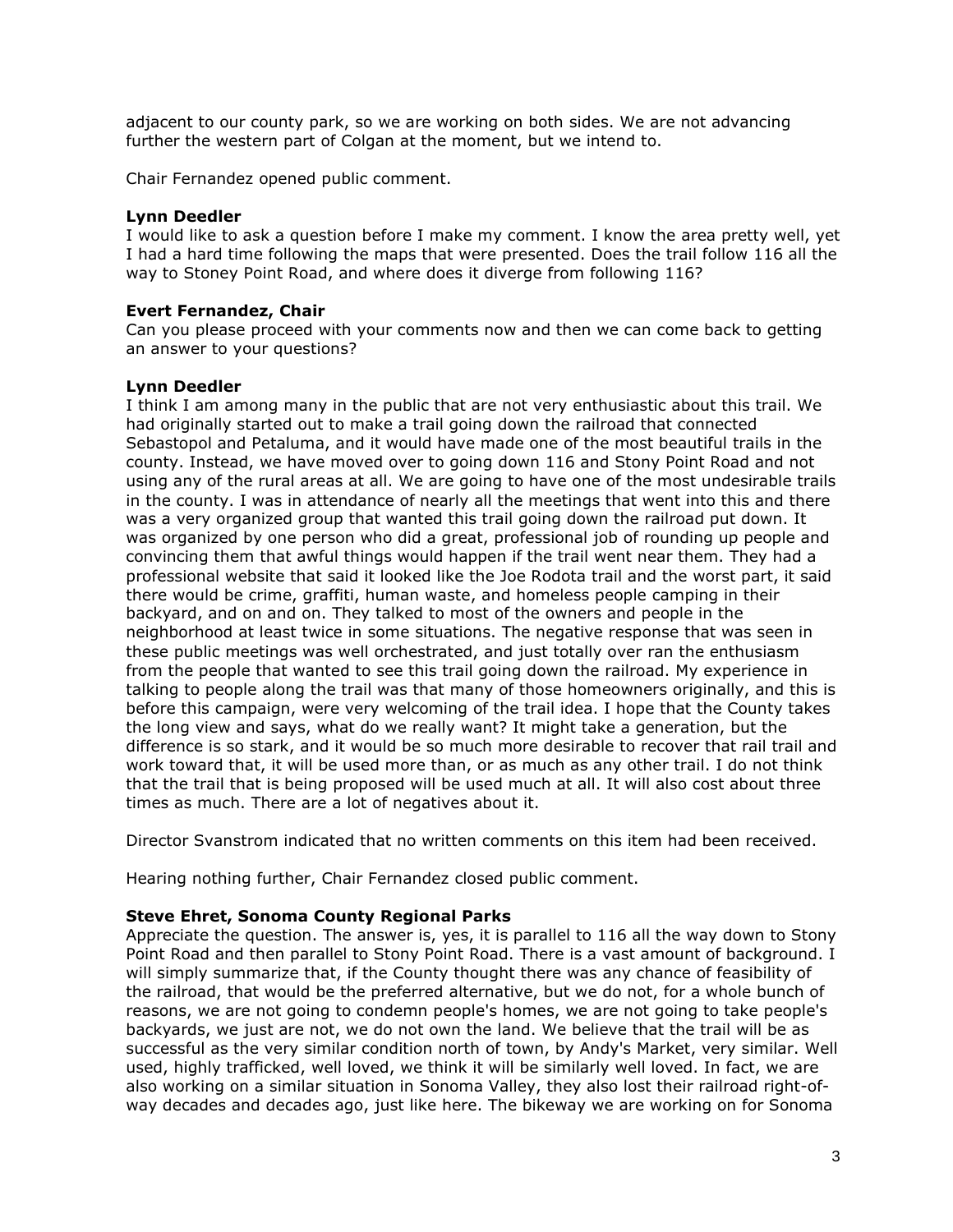Valley is parallel to Highway 12. We wish it were further out, but too late, we are decades and decades too late. It will still be a wonderful community asset and it will actually be far cheaper than trying to take millions and millions of dollars of people's private property.

Vice Chair Fritz made a motion in support of recommending that the Council approve a Resolution of support for this proposed trail, I think it will be a great asset. As has been mentioned, the City has been working with Regional Parks for decades and this is a good opportunity for us to continue to do that.

Commissioner Lindenbusch seconded the motion.

Chair Fernandez asked for discussion of the motion, and additional comments or questions from the Commission.

### **Evert Fernandez, Chair**

I think it is a worthy cause. Of course, we would have rather had the railroad, but it is better than not having any trail. Appreciate all of the work that has been done. We will make the best of it given the situations we have.

VOTE:

AYES: Chair Fernandez, Vice Chair Fritz, and Commissioners Kelley, Lindenbusch, Douch, Haug, and Oetinger NOES: None ABSTAIN: None ABSENT: None

### **Kari Svanstrom, Planning Director**

The motion passed unanimously (7-0). This will be scheduled for a presentation to the Council in the coming weeks and we will certainly let you know when that is going to be in case any of you want to join that meeting as well. Thank you, Mr. Ehret and Mr. Tam.

## **Steve Ehret, Sonoma County Regional Parks**

Our hope is to start with the section coming right out of Sebastopol down Bloomfield, that is our hope for the first phase. I think that would offer immediate benefit for a large portion of the community.

#### **Evert Fernandez, Chair**

Thank you. Looking forward to it.

## **Kari Svanstrom, Planning Director**

I will note that when I originally went through this with Mr. Ehret in one of our meetings, I noticed that the Sebastopol portion of it, which was not done when the plan was passed along Petaluma Avenue is now completed, so the city portion is already done. It is wonderful news to hear that you would be starting with the city for those that live on the south side of town.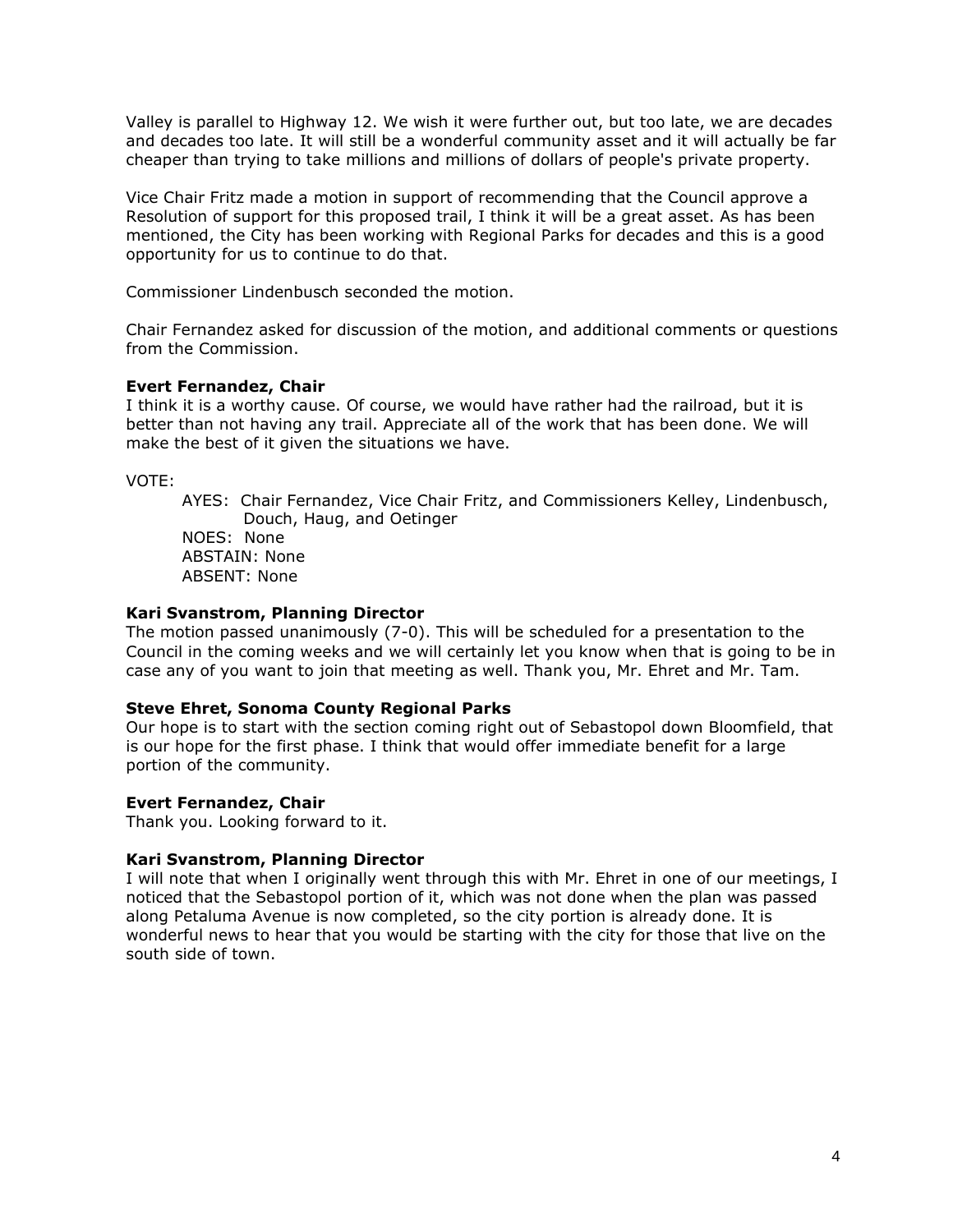**B. PLANNING COMMISSION COMPOSITION** – Discuss and provide a recommendation on any changes to the Planning Commission's composition to City Council for their consideration.

Director Svanstrom presented the staff report.

The Commission asked clarifying questions of Director Svanstrom.

Chair Fernandez opened public comment.

There were none.

Director Svanstrom noted that no written comment had been received for this item.

Chair Fernandez closed public comment.

The Commission discussed as follows:

#### **Evert Fernandez, Chair**

I have been on the Planning Commission for 10 years. Vice Chair Fritz and Commissioner Kelley have also had a lot of experience, so I'd like to start discussions and then move to Vice Chair Fritz and Commissioner Kelley to start off. I do not think that the alternate position has been needed. In my experience on this Commission, I can only recall one time where we had a quorum issue and that was due to a miscommunication. Other than that, we have not really had that kind of a problem. As far as how to handle that transition, that is up to Council. Since it is a one-time thing, if they are going to eliminate the alternate position, and we have an open position available, it would seem to make since to move the alternate to that open position. Regarding the number of commissioners, I have gone back and forth on that. Five would be less than, and more efficient, in some ways. I know the reason for seven commissioners is because we want more people commenting, but there is the ability for someone who does not agree with the Commission to petition for the City Council to review it. Oftentimes, the Commission is not making policy, it is making recommendations to the City Council. On the other hand, with having seven commissioners, one thing that I like is the fact that it gives more opportunity to talk to more commissioners regarding the Brown Act. If we had five commissioners, a commissioner could only talk to one other commissioner, it is very limited on that. With seven commissioners, up to three people can be on a committee, or you can talk to two other individuals. I definitely think that we should be very specific in indicating that the majority of the Planning Commission, at least four commissioners, maybe five commissioners, should be city residents. The decisions that are made impact our residents. If a project were before the Commission and someone in a neighborhood was concerned about impacts from a proposed project, I would think they would take issue with the decision makers being from out of town and making decisions on things that may not directly affect them. I think it is good to have one commissioner from the 95472-zip code but outside city limits. That could increase to two commissioners, I do not have strong feelings on that. One commissioner seems good, at least. I think the boundary should encompass the entire 95472-zip code, versus a specific number of miles outside city limits, because I do not think that the difference would mean that somebody is or is not more in tune with, and more active in the city. Their distance from city limits does not necessarily determine how dedicated, supportive, or involved someone is. I think eligibility should be spelled out in the event that a member of the Commission relocates.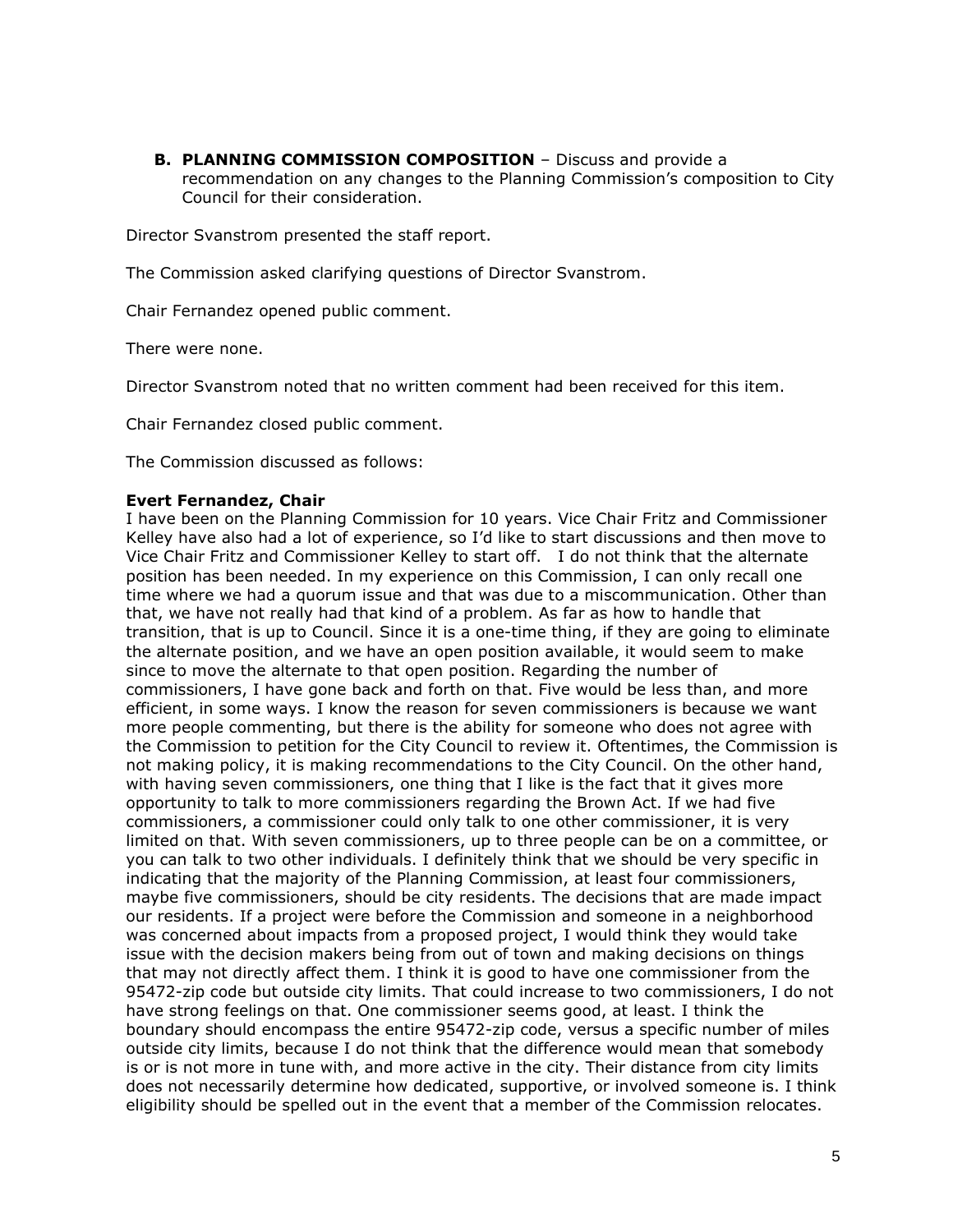My concern is that, if left up to interpretation, Council could decide to make an exception for someone who is favored and then not do the same for somebody else. It is too arbitrary. It should be specific. If a commissioner moves, they have to give up their seat, or if they move outside city limits, if there is a 95472-seat available, they could move into that seat, rather than having Council decide on how to deal with that at the time.

### **Paul Fritz, Vice Chair**

If the Council's goal is to increase participation in meetings, or giving people opportunity, I do not quite see why allowing one more seat in the outside city limits category does that. It gives one more person a more direct vote, but in terms of increasing overall participation in City business, I do not really see how that will do that. If we want more people to come to meetings, we may need to change the time when meetings are held or advertise them better. I do not know exactly how to get more people to want to come to a Planning Commission meeting, but I do not think that allowing one other person outside the city limits does that. If that is the intention of that, I am not particularly in favor of that because I do not see the connection. Three- and four-hour long Planning Commission meetings discourage people from coming to Planning Commission meetings. There have certainly been meetings where we have two or three items on an agenda, and someone wants to speak on the second item, and we do not get to it until 9:30 and they have left because they did not want to wait two and a half hours to comment. That seems like a bigger issue in terms of participation. With seven and eight commissioners, there have been plenty of meetings that have big, contentious issues on the agenda when we had all eight commissioners present and it takes a long time to get through everyone's comments and have a dialogue. That is coming around to saying that I am in favor of decreasing the size altogether. I am certainly in favor of getting rid of the alternate position. I have never understood, as Chair Fernandez mentioned, the need for an alternate. I have never been on the Commission where we had a quorum issue. It seems like it was a solution looking for a problem that never really happened. At this point, since we do have a vacancy, I would certainly be in favor of moving Commissioner Haug from the alternate position to a full position. I would also be in favor of allowing, through attrition, the Commission to eventually get down to five commissioners. I know that some on the Council have said in the past that they want more voices heard, and that is great, but the Council has five members, and they make a lot of bigger decisions that impact the city. If we want broader decision making, maybe we should increase the number of people on our Council to seven. I know that the Council already has very long meetings. I think the Commission would have adequate conversation with just five commissioners. I am not trying to get rid of anyone on the Commission, I think we all work well together, and I think this is a good Commission. But, over time, I would favor allowing the number to go down to five. As you can see from the staff report, a lot of communities have only five commissioners, and some bigger communities have only five commissioners and it seems to work out fine for them. To the idea of allowing another person outside city limits, Sebastopol already seems to be pretty generous in that fact. Cloverdale allows a two-mile distance, Sonoma allows someone from Sonoma Valley, but most cities do not allow someone outside city limits, and we seem to be the only one that allows business owners that live outside city limits. We already allow some representation from outside city limits; we have jurisdictional boundaries and they do mean something. We all participate in other communities. We all go to Santa Rosa; we go to Petaluma. I spend a lot of time in Santa Rosa shopping, visiting friends, and doing business, but I do not get to sit on any commissions or boards in Santa Rosa because I am not a resident of Santa Rosa. With regards to a commissioner moving outside city limits, I am of the opinion that, if we had the current situation where we allow a business owner, or one other person who lives outside city limits, if that person who moved outside city limits as a business owner, I would be fine with them remaining on the Commission since that is allowed. If the outside city limits seat is available, then I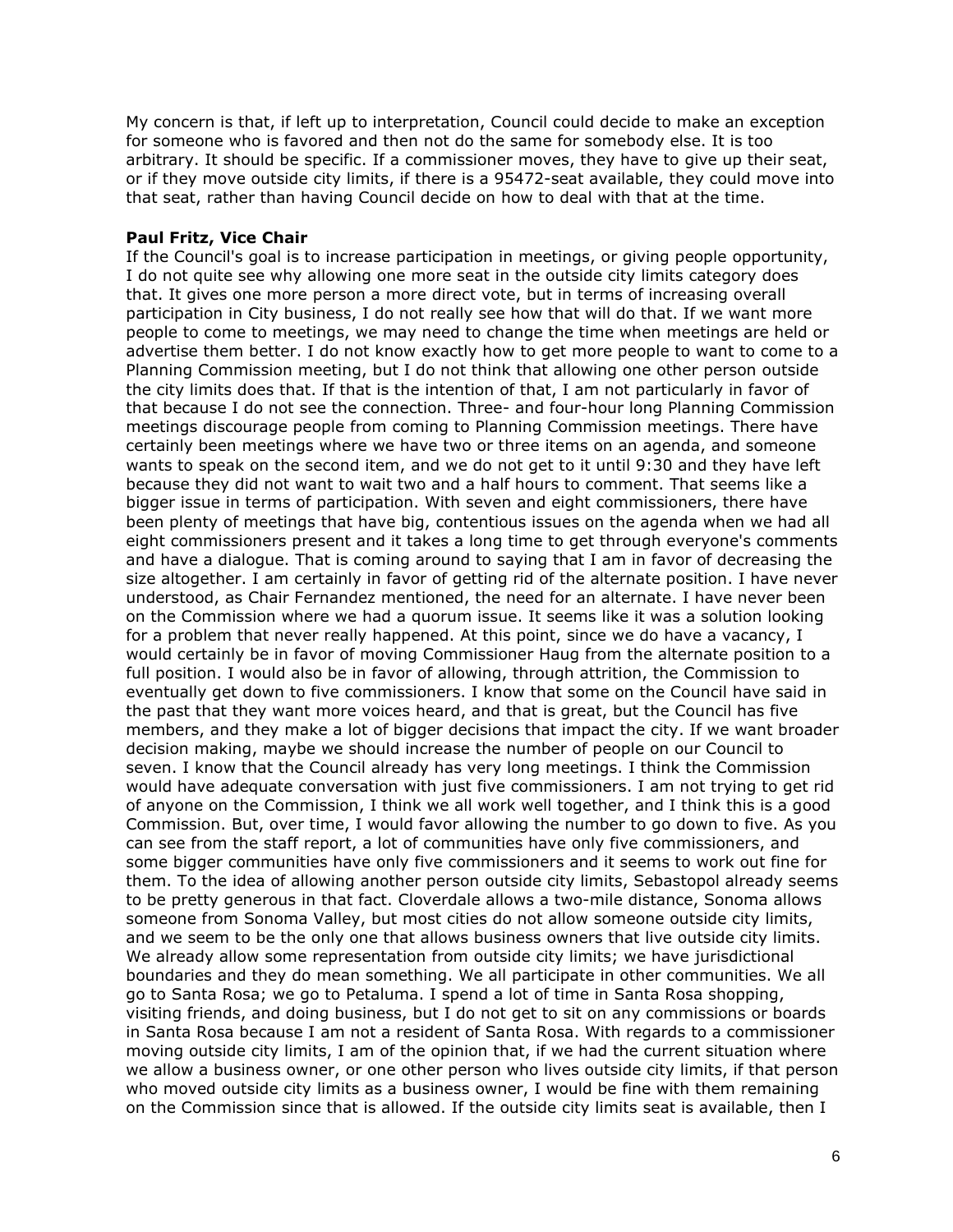would be fine with them moving into that seat. I guess I would say that I am not particularly in favor of changing that for any reason. I would support making a change to say the majority of the Commission has to live within the city limits. I do not have a super strong feeling about that because Council appoints people to the Commission, they have control over that process, and they could make sure that that is the case. I would support codifying that in the ordinance is that is the consensus of the Commission. I am more in favor of setting a distance limit from the city. I looked online at the zip code map and the 95472 area is huge. It goes from Bloomfield, Valley Ford Road, up to the Russian River and Monte Rio, all the way to Occidental, and down Bohemian Highway, it is a very large area. I would be in favor of setting some kind of limit, could be two miles, I do not know exactly what it should be, it is all somewhat arbitrary. I would be more included to have an arbitrary set distance around the whole perimeter of our city limits. I do not know exactly what that should look like. I would be curious what that looks like. I do not really know how far two miles outside of town goes, I do not know what that would include. I would be curious to see some different options for that before making a final decision.

## **Linda Kelley, Planning Commissioner**

I tend to agree with Chair Fernandez and Vice Chair Fritz on most of the items. I think going down to five commissioners would be fine. In terms of the alternate, I was never for it, but it was not our decision. To eliminate the alternate position, since we have an opening on the Commission, the Council should appoint that commissioner to the permanent position, we should not just move the alternate automatically into that position. I am fine with our business owner being an outside resident, I never really thought about it. It could be all six or seven commissioners so I would recommend one business owner that lives outside of town. If somebody on the Commission moves, I do not think they would have to resign unless they were a business owner, or there was an opening in the 95472 position. How we do see the size of people that would be eligible, I know our sphere of influence would probably be too small, but I definitely think it is a good idea to rein that in. Ukiah is looking at the same thing right now and their sphere of influence goes from ridge line to ridge line, including Ukiah city limits. It is actually a very big sphere of influence; I would not recommend going that big. I would support going down to five commissioners through attrition as well. I think it would be more efficient. The issue with the alternate is, it does not seem fair to have them participate in the discussion and then not be able to vote on an item as the alternate if the full Commission is in attendance.

#### **Zac Douch, Commissioner**

I agree with what has been said. The alternate is an easy one. I agree with Commissioner Kelley's thoughts that the City Council could nominate the existing alternate into a full position. That would seem appropriate to me. I do not disagree that the Commission could consist of five members and that it could be effective with five. The only reasons I can think to keep it at seven is with the number of subcommittees and tangent tasks, it can be useful to have some additional members to take on those roles. Other than that, I do not think that going down to five commissioners would be problematic, but seven commissioners do have its benefits with regard to that and the Brown Act issue that Chair Fernandez mentioned earlier. I am in favor of the 95472 boundaries. Mostly because it exists and because wherever I go in the 95472 boundary, and people I know who live there, identify with Sebastopol as the hub, even if they live close to Occidental, Forestville, or out toward the river. I think that most of those folks think of Sebastopol as that hub. I feel that there is a connection, almost historically, through the agricultural community that spreads from this town. With seven members, I think we should have a majority of commissioners be residents and the ordinance should probably be adjusted to reflect that. If we have seven commissioners, having as many as two being from outside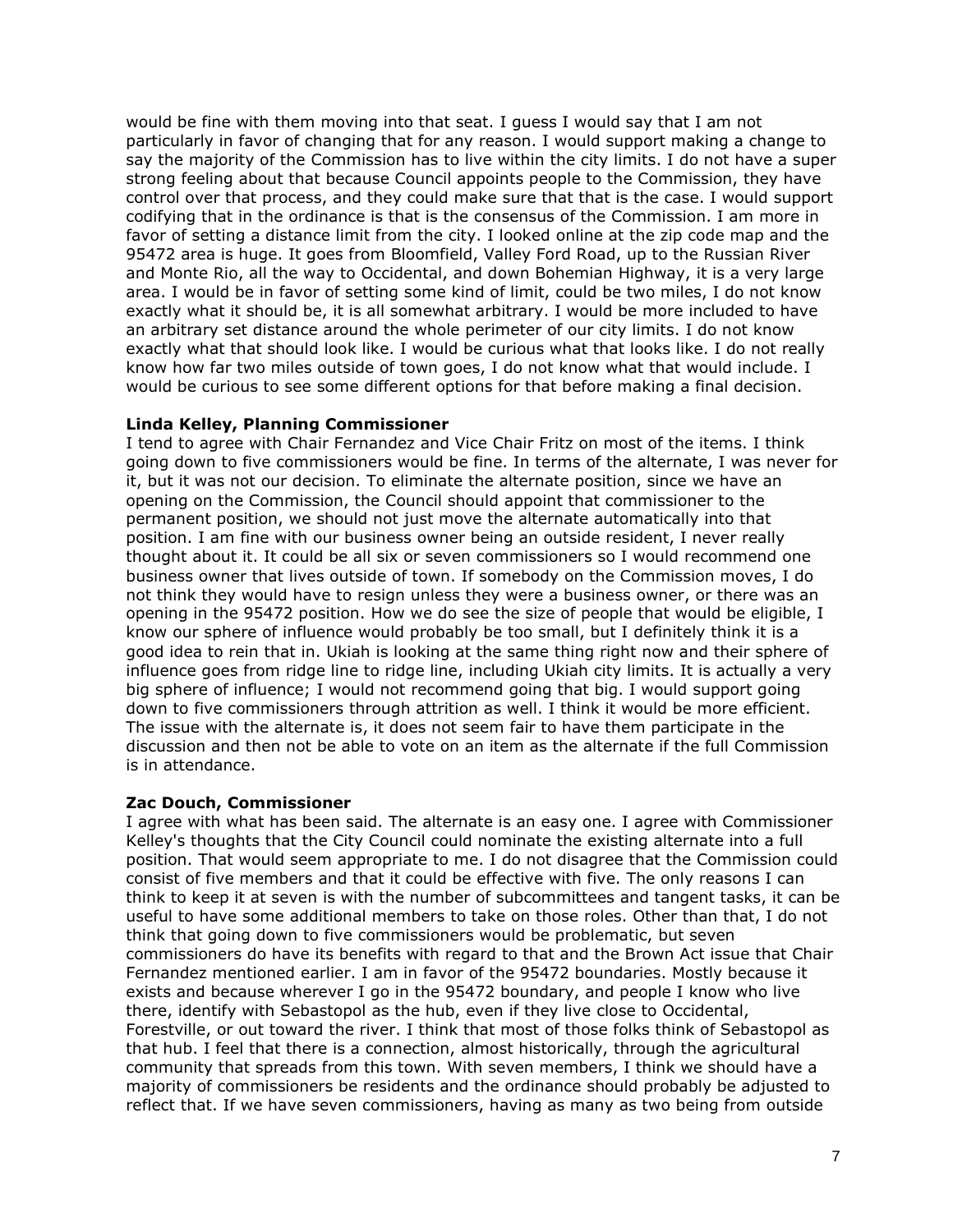city limits seems reasonable but I do think that at least one of those should have some other connection to the city, whether they own property inside city limits or are employed full time in the city limits. I think it is important to have some form of connection because I think it helps when commissioners are invested in the decisions that are being made. If, for instance, someone owns commercial property or a rental in town, I do not think they should be excluded completely. Having some flexibility with two members for that seems appropriate. The other reason to have two members that are from the broader community is simply because it is hard to fill the positions. How many times have we been through the nomination process to wind up with one candidate for two positions or more? That fact could also be an argument to go down to five commissioners as well. It cuts both ways. As to commissioners having to leave if circumstances change, I am sympathetic with the comments that Vice Chair Fritz made, but I would also say that one way to think about it is if a person is in the first half of their term (4 years) and their situation changes, maybe they should resign their position. Equally, if they are into the second half of their tenure, it may be perfectly reasonable to let them serve that out. Things do not change rapidly on the Commission; we do not move from issue to issue. Every week with these, we tend to have issues that span a few months at a time. It is circumstantial, of course, but there is often business where having that familiarity can be useful. It takes new commissioners a good while to get comfortable in the role, to get up to speed on the many issues, and to understand historical actions and how things have been thought out in the past.

### **Luke Lindenbusch, Commissioner**

I will start with the alternate position elimination. I think we are in unanimous agreement on that, and I agree with Commissioner Kelley that we should let the City Council fill that seat. I would probably be more in favor of acclamation given Commissioner Haug's service if it were an uncontested seat. I do not know if Beau Anderson lives outside of 95472 and those sorts of factors. I think it is best to go back to Council on that. In regard to moving to a five-member commission, I agree as I have seen a lot of commissions and bodies that work with five people very well, that could be very effective. I am a little concerned given that we have no term expiring at the end of this year. If commissioners decide to stay on for multiple terms, and we are moving very slowly whittling down to five members, I could see that taking up to a decade to occur. I would not want to see a Planning Commission with no new members for many years. I think that would be counterproductive, and ultimately kind of anti-democratic. I think a situation like that, even if it sounds really good, could keep the Commission more stagnant than we would want it to be. I had an idea, a new and kind of more radical way of thinking about boundaries, instead of going by zip code. When I was looking at the Cloverdale circumstance, I was not thinking about it as two miles from the outline of the city limits as I eventually found out was the case. I thought what it would be like if we made a radius around a central point in town, and the first one I checked was the intersection of Main Street and Bodega Avenue. I think many of us could agree that that is the gravitational center of town and thought how far is it until you hit the nearest jurisdiction, which in this case is the populated areas of the City of Santa Rosa. It turns out to be exactly three miles from point A to point B. I wanted to know what it would look like if we drew a threemile circle around that point and looked at some of the points along that radius. On the north end you have Summerfield Waldorf toward the northeast, toward the northwest you have Hallberg Butterfly Gardens and Graton, to the west you have Bill's Farm Basket, to the south you have Garlock Tree Farm on Pleasant Hill Road, and again, to the southeast you have the southwest Santa Rosa border at Wright Road and Ludwig Avenue. That should give you a landmark sense of what that kind of radius might look like. I agree with Councilmember Slayter's comments that the 95472-zip code is not necessarily comprehensive, in part because you can apply for a commission if you live in Occidental but not if you live off of Occidental Road. I think that is something that can be fixed by a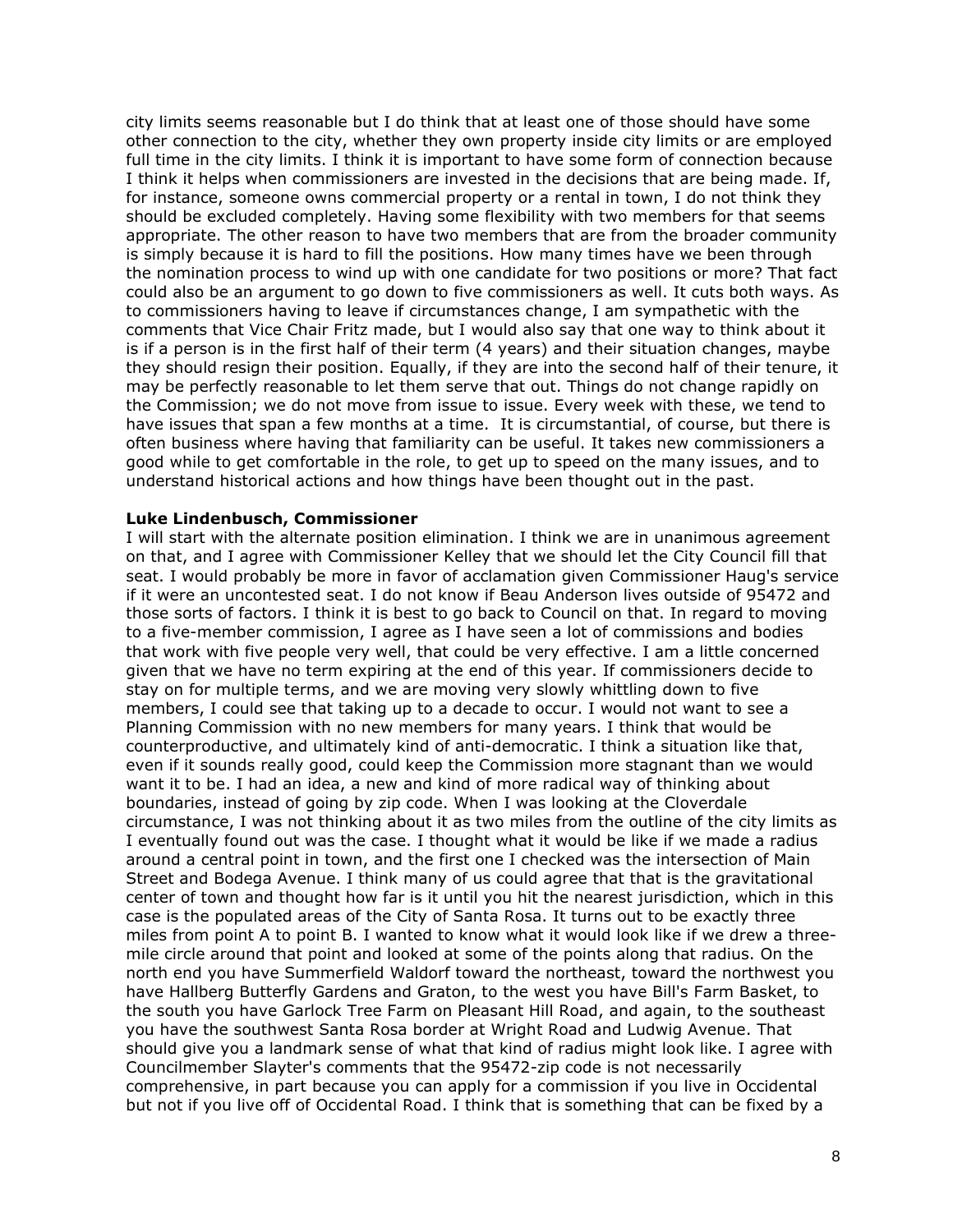radial overlay, whether that is in combination with the 95472-zip code, or not, I think we can leave that up to the Council. I am also concerned if we stick with the 95472-zip code as a metric, that we would be excluding the 95444-zip code, which is a little whole in the middle of the 95472-zip code that is there just because Graton has a post office. I do not see why someone who lives in Forestville, Occidental, or Freestone should be able to apply to be on the Commission, but somebody from Graton could not. I am not completely wedded to using 95472 as a metric, but that is an inconsistency, it should be 95472 and 95444, if we are going to be dealing with that bigger West County definition. I think there is a lot of room for flexibility here. It could be that we have a really hard and fast rule that up to three commissioners living outside city limits with no more than one living outside of the three-mile radius, or something like that, just to make sure that we do not have a bunch of business owners from outside city limits on the Commission, but if we have one or two, that is okay. Getting to the larger issue, I do not think that having five or seven commissioners comes down to public participation at all, I think it comes down to the fact that Council has a hard time recruiting for these roles pretty consistently. Some cycles there are a lot of people who apply, and some cycles we have to extend the deadline. I think we should give them the flexibility to be able to fill these positions, allow our commissions and committees to do the work, while making it as fair as possible.

## **Evert Fernandez, Chair**

Thank you for bringing up those in the 95444-zip code, that is a good point.

### **Kathy Oetinger, Commissioner**

I think seven is a good number for the Commission. I think that because it allows us to have a broad range of professionals and experiences. I think that we should leave it up to the Council to reappoint the position when there is a vacancy. I am okay with retiring the alternate. I appreciate being on the Planning Commission. For years, people asked me, and they did not realize I was not in the city. I am in the sphere of influence. The city wraps around me and I have been involved in politics, planning, and policy for many years so I can understand people living outside the city and having that same experience that I have had living in Sebastopol. I fully know I do not live in the city, but I am certainly involved in it, and I know other people who are too, and they live outside the city. I was surprised when the position came up, but I was grateful that it did. It offers the opportunity to be more inclusive in the community and to draw more people in to the Planning Commission, making decisions for how to grow this small town, which is kind of a unique situation. I think it is important that we are inclusive. Based on its consultant's report, it seems the Council is trying to be inclusive. I am in support of having up to two people outside the city as long as the majority is within the city. I like the idea of the radius versus a range contiguous to the outside border. I often think of the center of town being Jewell and Bodega rather than downtown because it really is more central. I think of Ives Park and the firehouse as being the center of town, physically, and I would support a two-mile radius outside from that. I think that would be a good indication of people being close to town and being part of it on a regular basis, knowing that we have businesspeople that could be farther out.

## **Kate Haug, Commissioner**

This is interesting since I am the alternate. I have enjoyed being the alternate a lot. I think it offers an opportunity for someone like myself, who is very new to this, to learn without having the responsibilities of a vote. I am sympathetic to what everyone is saying about the time of the meetings. For me, being the alternate is not a frustrating position, it is an opportunity to learn. I tend to enjoy hearing other people's thoughts and opinions. I appreciate a seven-member Commission because I think it brings a lot of different perspectives. I have watched, within our own Commission meetings, people change their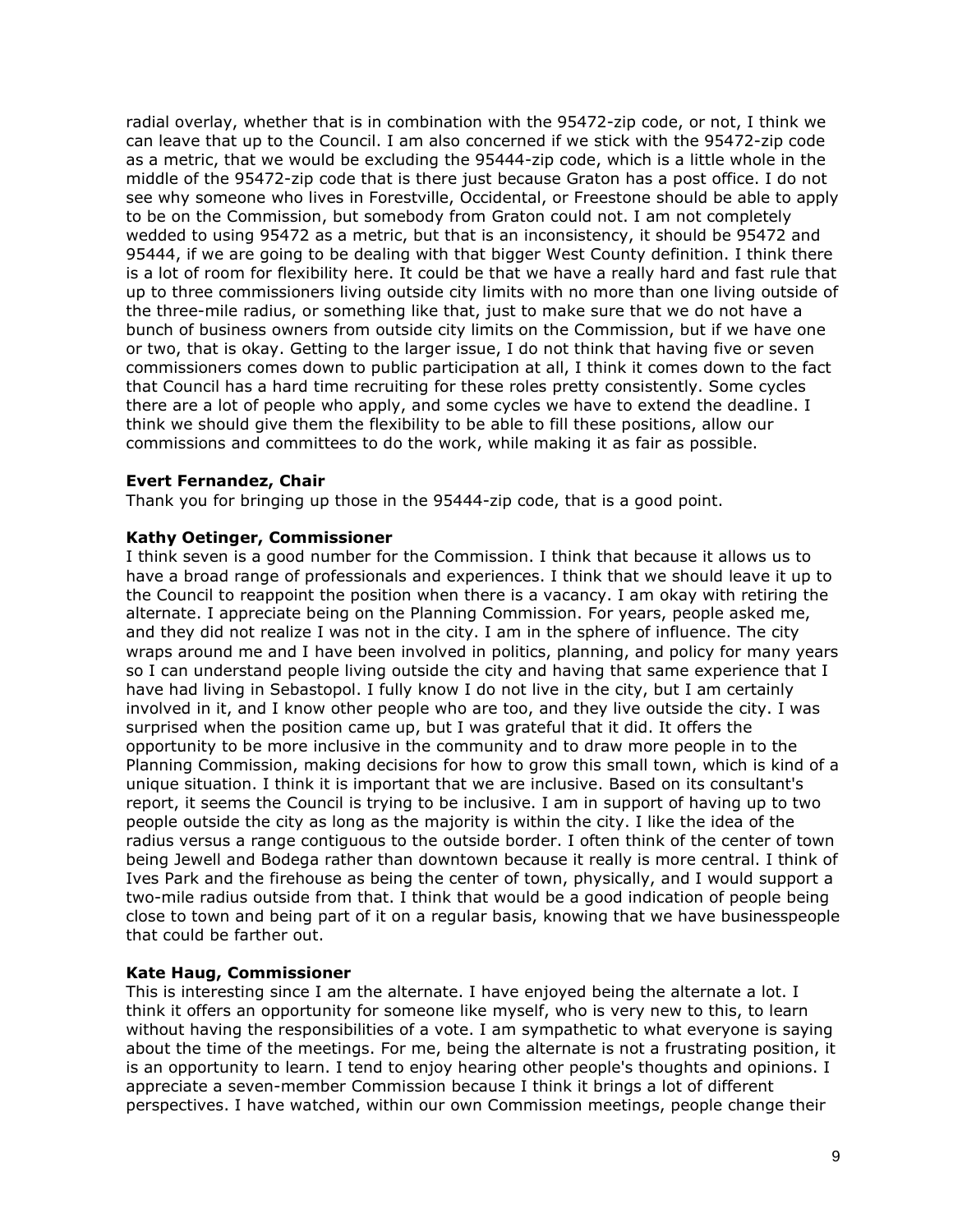minds by hearing what our people had to say, which I thought was remarkable. I really appreciate that about this Commission, because I feel in this particular group that commissioners really do listen and consider what each other has to say and bring to the table. For instance, Commissioner Lindenbusch's idea about the radius. I appreciate that idea, I think it is a good idea, and I would not have thought of it myself. I appreciate all the different mindshare and knowledge that we create as a community. In that way, I think there are pros in having more people of the Commission. If you have a good selection, you actually create more knowledge, new ideas, and new opportunity. The con is the time of the meetings, the time that it takes to generate that knowledge. In terms of the alternate position, I only have my perspective of it, I am not a commissioner, I am an alternate so I cannot really speak from a commissioner's perspective on that. I do think that the majority of commissioners should be residents. I am open to flexibility, either with two seats out and with out of them having a steak in the town, being a business owner, a full-time employee, or a commercial property owner. That should be clarified in the ordinance to some degree because I think that will be helpful in the future.

## **Evert Fernandez, Chair**

It sounds like the recommendation of eliminating the alternate position is close to unanimous. I think everyone is of the opinion of specifying in the ordinance of having a majority, maybe even specifying a number, four or five of the seven, to be a resident from within city limits. I believe the majority indicated support for consideration of reducing the number of commissioners down to five through attrition. If that happens, we should consider the ramifications and revisit topics such as what is considered a majority, how many can live outside city limits, etc. I think I heard the majority also indicate consideration of a radius. What I heard was a business owner or an outside resident, two would be the maximum based on those issues. The situation with full-time employees may be too volatile. If somebody is a business owner, they are going to be around if they own a property, if somebody is an employee, they could be employed for two months and then leave, and then we would have a situation that needs to be dealt with so I do not think that is something that I would recommend. I am not clear on our consensus on the filling of that extra position from the alternate.

## **Linda Kelley, Planning Commissioner**

I would like to revise my comment from earlier. I talked about a business owner being a non-resident, but I am not in favor of adding two more outside residents. I think it's a little too much. I do not agree that it should just be a majority, I think one outside, and then one business owner who is a non-resident, I could be okay with it being a commercial property owner. I do not know how I feel about a full-time employee since there are so few full-time jobs, as we know. That might be a little bit of a far stretch. For some planning commissions you have to have experience in planning or design, or something like that. I think we are pretty generous. I am a nurse, what do I know about planning except as it relates to care? I do not know if I agree that it has to be an experienced person. There are some jurisdictions that are pretty strict in that way. In terms of the number five, the County has five planning commissioners, and they seem to get their work done, although they do meet a lot.

#### **Kari Svanstrom, Planning Director** summarized the discussion so far:

There were some areas where the Commission was split a little bit. What I heard from everybody, though, was to go down to seven members, by eliminating the alternate, if not fewer, but certainly to go down to seven members. A majority should always be residents and that should be clarified in the ordinance. There were a number of different things that I heard on the topic of commissioners residing outside city limits, such as one business owner and one outside residents. If a business owner also resides in town, like Vice Chair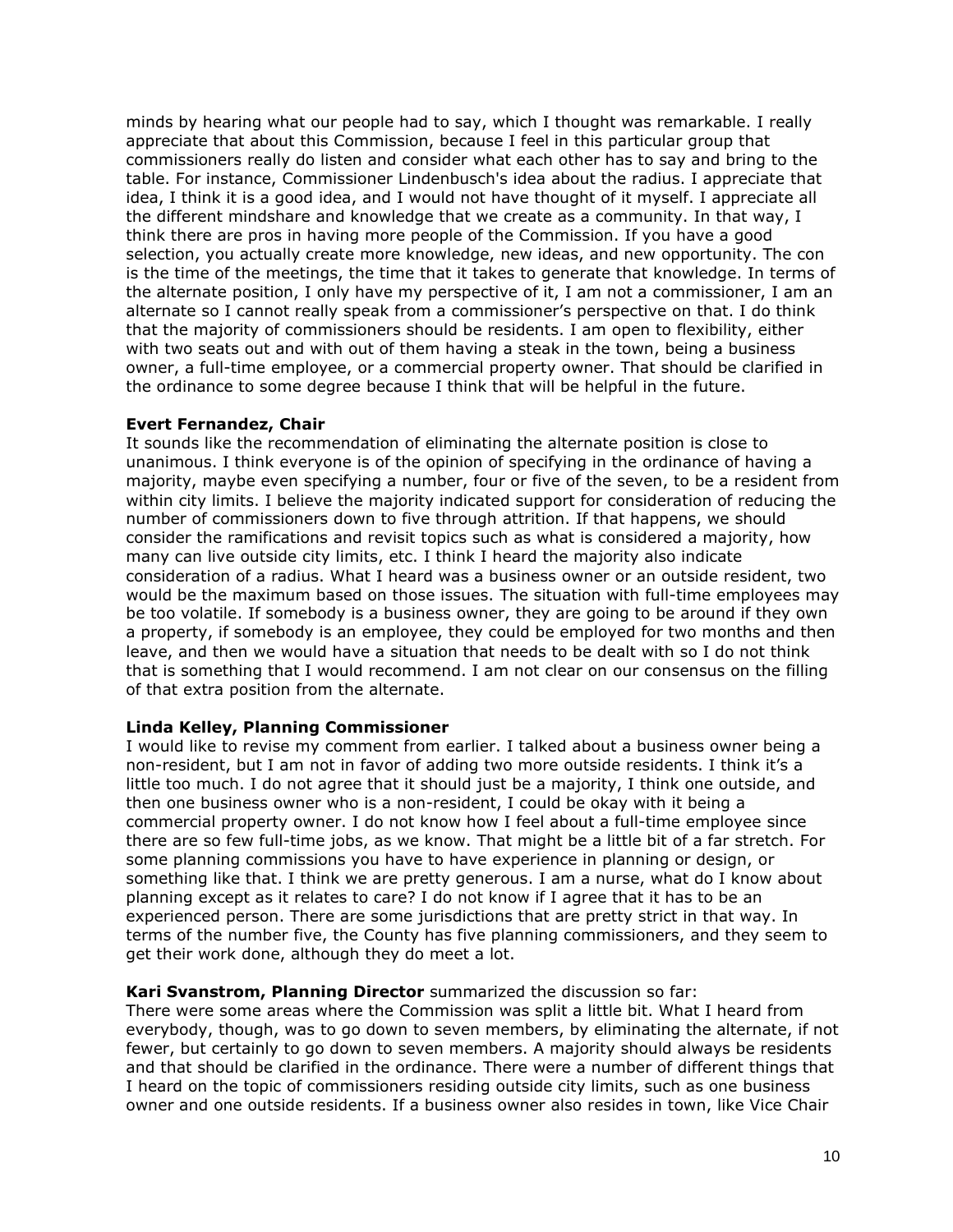Fritz, that commissioner would be considered as a resident not as a business owner in terms of categories. I think it would be good to get more discussion on the distance outside of the city issue because the comments seemed to be evolving. I think a little more discussion on that, now that everyone has heard each other's thoughts might be helpful to see if a consensus can be reached.

## **Zac Douch, Commissioner**

Commissioner Lindenbusch's points were well made, and well taken. He came up with three miles and had a good set of landmarks that demonstrate that that distance would be appropriate if measured from the intersection of Bodega Avenue and Main Street. If we are doing a radial, I very much like his suggestion. I also agree with Commissioner Lindenbusch on 95444, I had sort of forgotten about that little pocket there, but he is absolutely right on it being important to include that if we are going to go by zip code. Generally, I am okay with the geographical area being larger. If we are only really looking at two members of the seven, I think it is going to self-regulate to a certain extent. I cannot image that we are going to have someone from way outside, if they are interested in being on the Commission, presumably they are because they have some significant interest. I am not convinced that the zip code is not reasonable, but I am certainly not wedded to that. I very much like Commissioner Lindenbusch's thinking in regard to radial if we go that route.

# **Evert Fernandez, Chair**

As far as the majority, I would like to be specific as to say that five need to be residents if we are at seven right now. As many of two from outside could be permitted. They full Commission could be residents, but at least five of them should be. I would like to be specific if that is the consensus.

# **Luke Lindenbusch, Commissioner**

I would suggest moving it to four because we have two members currently who live outside of city limits. If we add one more who applied who was a business owner, I think giving the Council that small amount of flexibility might be helpful while still keeping a majority as residents.

## **Evert Fernandez, Chair**

That would be as many as three from outside.

## **Paul Fritz, Vice Chair**

I am okay with three from outside, but I would say that two of them have to be business owners, and only one is not a business owner. We do not have business owners at this point. We have a limit on not a business owner, not a resident, and only one. I am in favor of keeping that the way it is. I am fine with having two business owners. I would keep with one nonbusiness owner, nonresident (outside city limits). I like the radius idea; I do not have a strong opinion on Ives Park versus Main Street at Bodega Avenue. I do not know where exactly the center of town is. I think the radius is a bit arbitrary so where the center of the radius is just as arbitrary. The thing I like about the radius, versus the 95472-zip code is that it would pick up the area east of town. The zip code drops off very rapidly as you go east. Even though most of the population tends to be to the west, it is nice to include the area to the east because that will allow some people that would currently not be eligible.

## **Kathy Oetinger, Commissioner**

I think it depends on whether we have one outside person, then do we want two other outside business owners? I think at that level the Council should decide.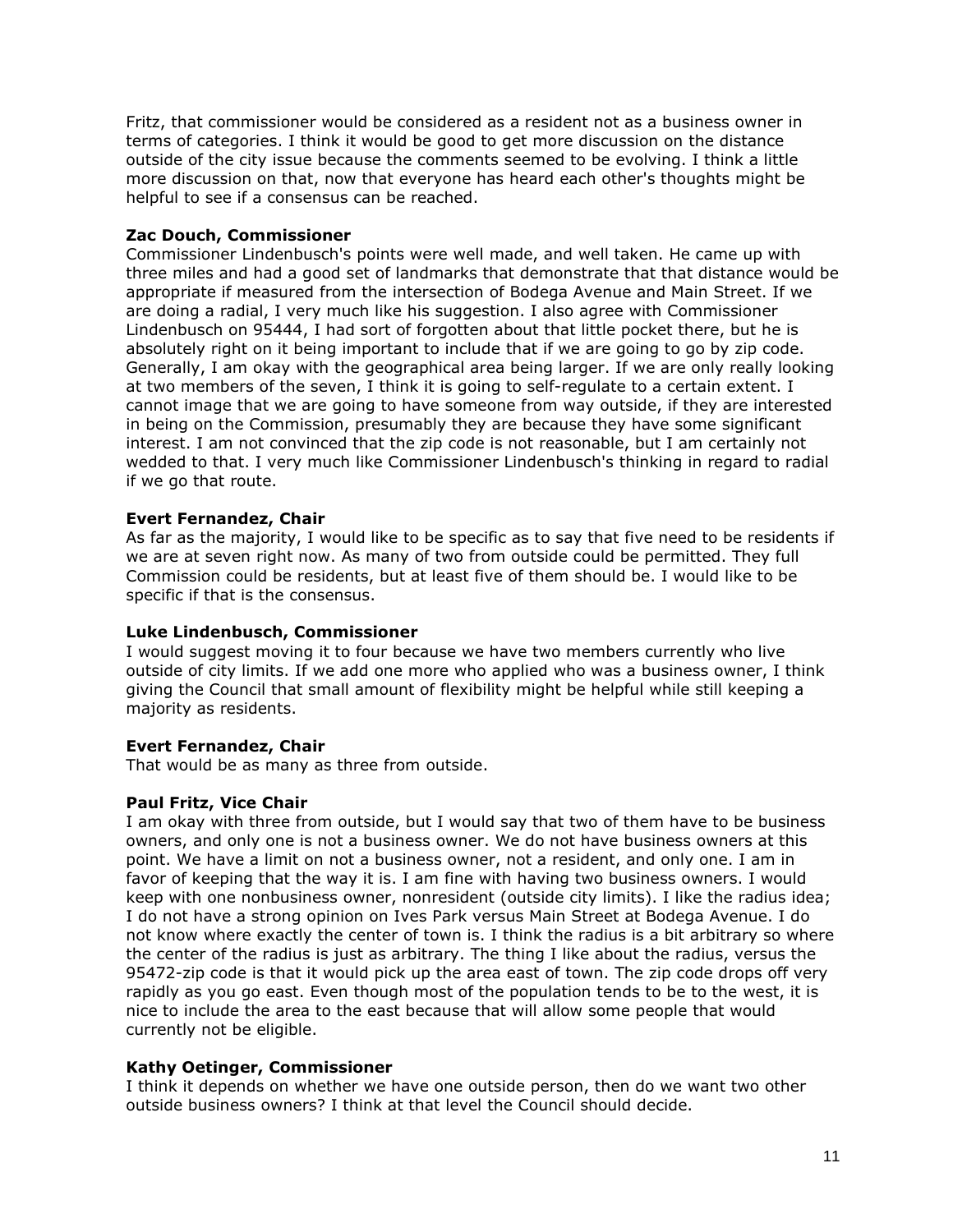## **Kari Svanstrom, Planning Director**

I would strongly recommend that the ordinance always say "up to" this many members for the outside the city limit categories so Council has flexibility but could appoint all from within the City limits.

### **Evert Fernandez, Chair**

I would like to have it say the majority must be city residents just to make that clear, because sometimes it gets a little confusing. Looking at notes from the Council's discussion, it looks like they were all in favor of that as well, so I would concur with them there.

### **Zac Douch, Commissioner**

Yes, I would concur with that, too. I will also concur with Vice Chair Fritz's point that it could be up to three outside and that two of them must be business owners. That would satisfy coming at it from both those directions.

### **Luke Lindenbusch, Commissioner**

I concur with that as well. Calling it a majority might make it easier for the Council moving forward. If the Commission does move down to five people, they will not have to go back and change the number.

### **Kari Svanstrom, Planning Director**

In terms of the total number, at least from the initial comments, I have Commissioner Oetinger and Commissioner Lindenbusch as favoring seven members. Commissioner Douch was in favor of five members, other than potential subcommittee staffing and other tangent responsibilities. Vice Chair Fritz and Commissioner Kelley were in favor of five members. What is your position, Chair Fernandez?

#### **Evert Fernandez, Chair**

I would be in favor of five members as well.

## **Zac Douch, Commissioner**

Commissioner Lindenbusch made a great point that if we reduce the number through attrition, it could be a long process and yes, it may be more about finding an appropriate opportunity, when perhaps a couple of commissioners are leaving to where that change may be ready to be made as an intentional act rather than simple attrition.

#### **Zac Douch, Commissioner**

Yes. Good point.

## **Linda Kelley, Planning Commissioner**

I agree around the attrition issue. We do not want to get ourselves in a situation where it is an even number. I think the opportunity, when there's a couple of openings, it will take a while but that would be something we need to make sure does not happen. I am sure the Council does not want that to happen automatically either. If it is a majority and we go down to five members over time, I still think a majority is still too high in number so I cannot go with that. If we go down to five ultimately, I am sure we are going to be looking at this again because it could be a while, it might not, who knows? If we go down to five and we have three outside members, that is already going to be over the majority. At least the majority should have to be.

## **Evert Fernandez, Chair**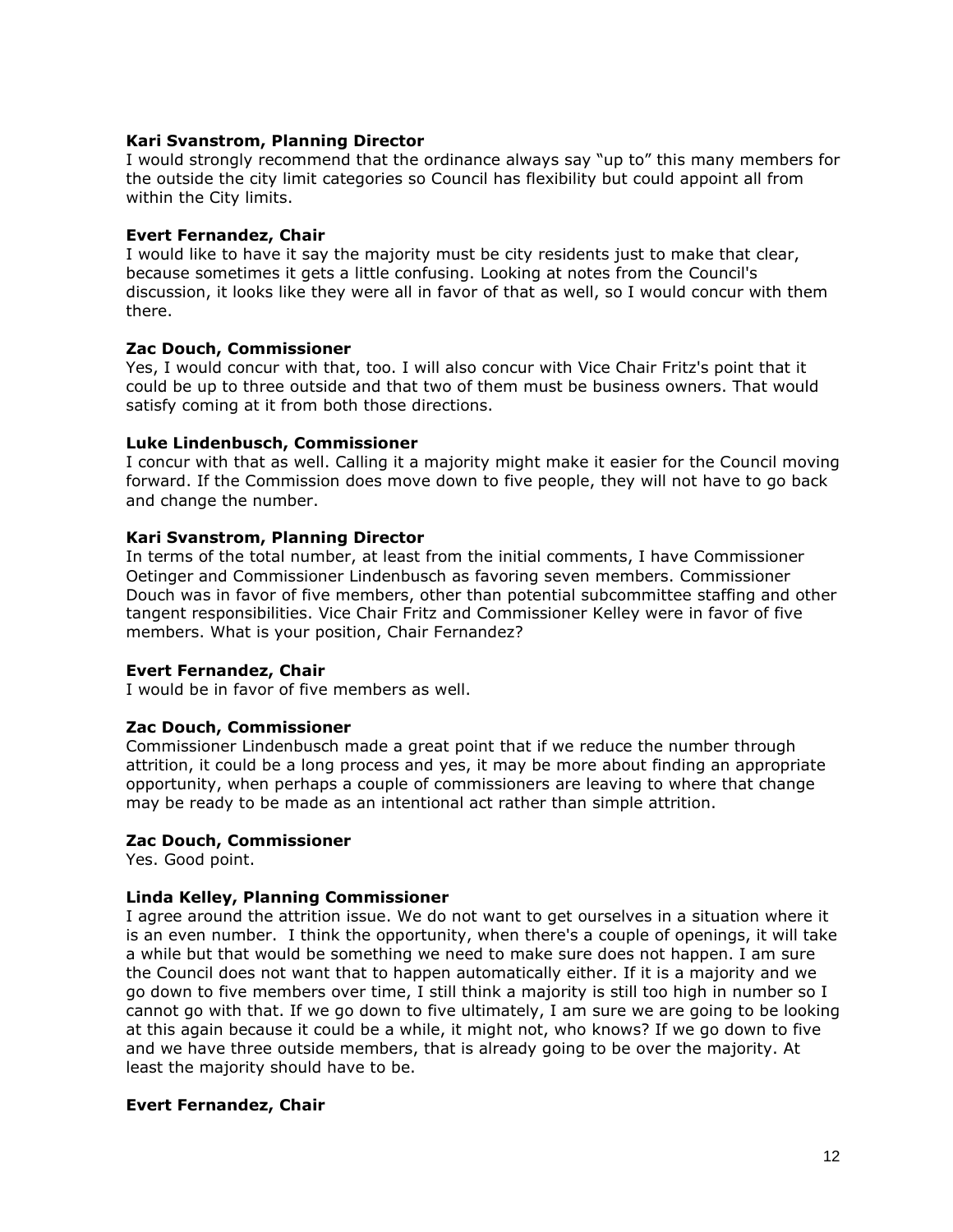Perhaps, if the Commission is supportive, if they do go down to five, the Council might want to send it back to the Commission to consider those things. Maybe an alternate would be needed with five members, I do not know. It may make sense to revisit the issue of how many people can be on who reside outside city limits if going down to five members.

**Kari Svanstrom, Planning Director** showed what a three-mile radius from Main Street would look like.

## **Evert Fernandez, Chair**

Thank you for that. Was there consensus on the issue of a member moving out of the area? I thought I heard the majority say that their seat should be given up.

# **Kari Svanstrom, Planning Director**

Yes, that is generally what I heard. There was one member who noted that, if it was the second part of their term, they may be able to stay on. All of this would be contingent on there actually being the position open. It sounds like your recommendation is to leave it more limited on the out-of-town residents.

What I am hearing from this additional discussion is, at this point, the number of members should go to seven, and that the Council should consider moving it to five, but to do so strategically so that there still are new members coming into the Commission so that it is not the existing members with no new members for a long period of time. That may be an opportunity they should be prepared for. If so, you could advise Council to come back to this group to see how that can be structured. In general, seven should be the goal now by eliminating the alternate position with Council determining whether or not to appoint the alternate or reopen the position which the alternate would be able to apply for. That matter could be one motion. The second component could be the outside city limit structure and what that radius or geography should look like.

## **Evert Fernandez, Chair**

Moved to recommend that the number of members be reduced to seven by eliminating the alternate position. He further recommended that the Council consider moving to five through attrition, but to do so strategically so that there still are new members coming into the Commission so that it is not the existing members with no new members for a long period of time. Further, the Council would determine whether or not to appoint the alternate or reopen the position which the alternate would be able to apply for.

Vice Chair Fritz seconded the motion.

Chair Fernandez asked for discussion of the motion.

## **Kate Haug, Commissioner**

I just want to clarify. If we eliminate the alternate position now, I will have to reapply for the Commission?

## **Paul Fritz, Vice Chair**

Personally, I am in favor of you just moving into the seat, but it seems like most people wanted the Council to appoint someone. I am okay with Commissioner Haug sliding into that seat since she has already been appointed as an alternate.

## **Zac Douch, Commissioner**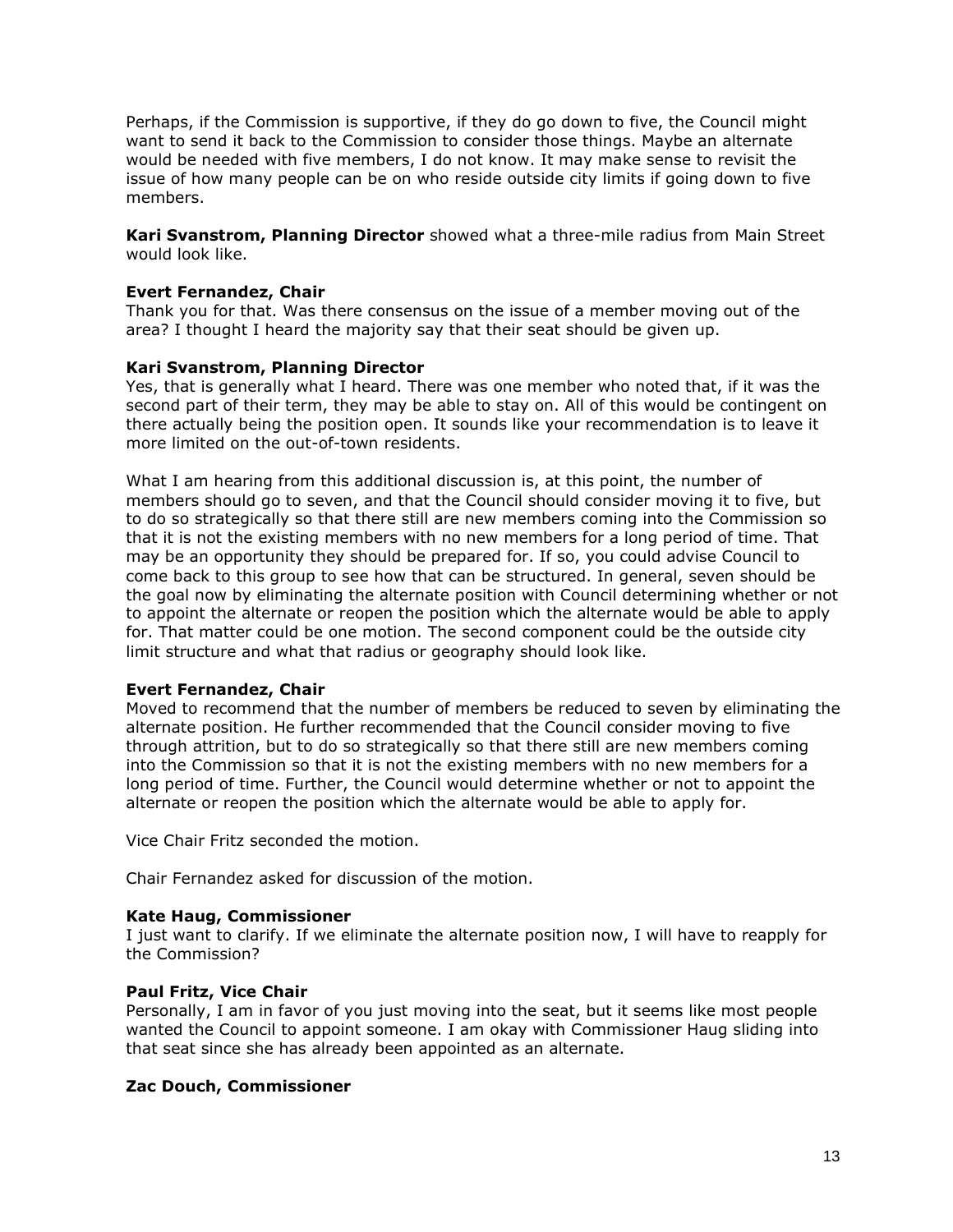I get the feeling we are probably all okay with that, but I think the view is generally that the City Council should make that call. But yes, I think the record should reflect that we are all in favor of having Commissioner Haug become the full member.

### **Kari Svanstrom, Planning Director**

Chair Fernandez, would you like to amend your motion that the Commission is recommending that the alternate move into the full member seat recognizing that the decision will ultimately be up to Council?

Chair Fernandez amended his motion as stated by Director Svanstrom.

### **Luke Lindenbusch, Commissioner**

Can I offer a friendly amendment to remove the moving to five commissioners? I feel like that is a little bit of a separate issue.

### **Evert Fernandez, Chair**

I would like to leave it as is.

Director Svanstrom read back the amended motion.

Vice Chair Fritz seconded the amended motion.

#### **Linda Kelley, Planning Commissioner**

I am not in support of our alternate moving in automatically, because I still think that if we are eliminating that position, even though there's experience, you can say the majority, but I am not comfortable with that, I think it should be thrown back in, the seat reopened, and see who applies.

#### **Luke Lindenbusch, Commissioner**

We are recommending that the Council reevaluate down the road a process for moving to five via attrition.

#### **Evert Fernandez, Chair**

Yes.

#### **Luke Lindenbusch, Commissioner**

Okay, that is fine. Thank you.

#### **Evert Fernandez, Chair**

I would like to leave the recommendation to have the alternate move into the full seat knowing that the Council will make the ultimate decision on that.

#### **Kari Svanstrom, Planning Director**

VOTE: Aye - Douch, Oetinger, Kelley, Lindenbusch, Haug, Fritz and Fernandez (UNANIMOUS)

#### **Paul Fritz, Vice Chair**

I am happy keeping that as the recommendation.

#### **Evert Fernandez, Chair**

Chair Fernandez asked to hear from the Commission on the number of members that can live outside city limits as well as what that radius or geographic area might be.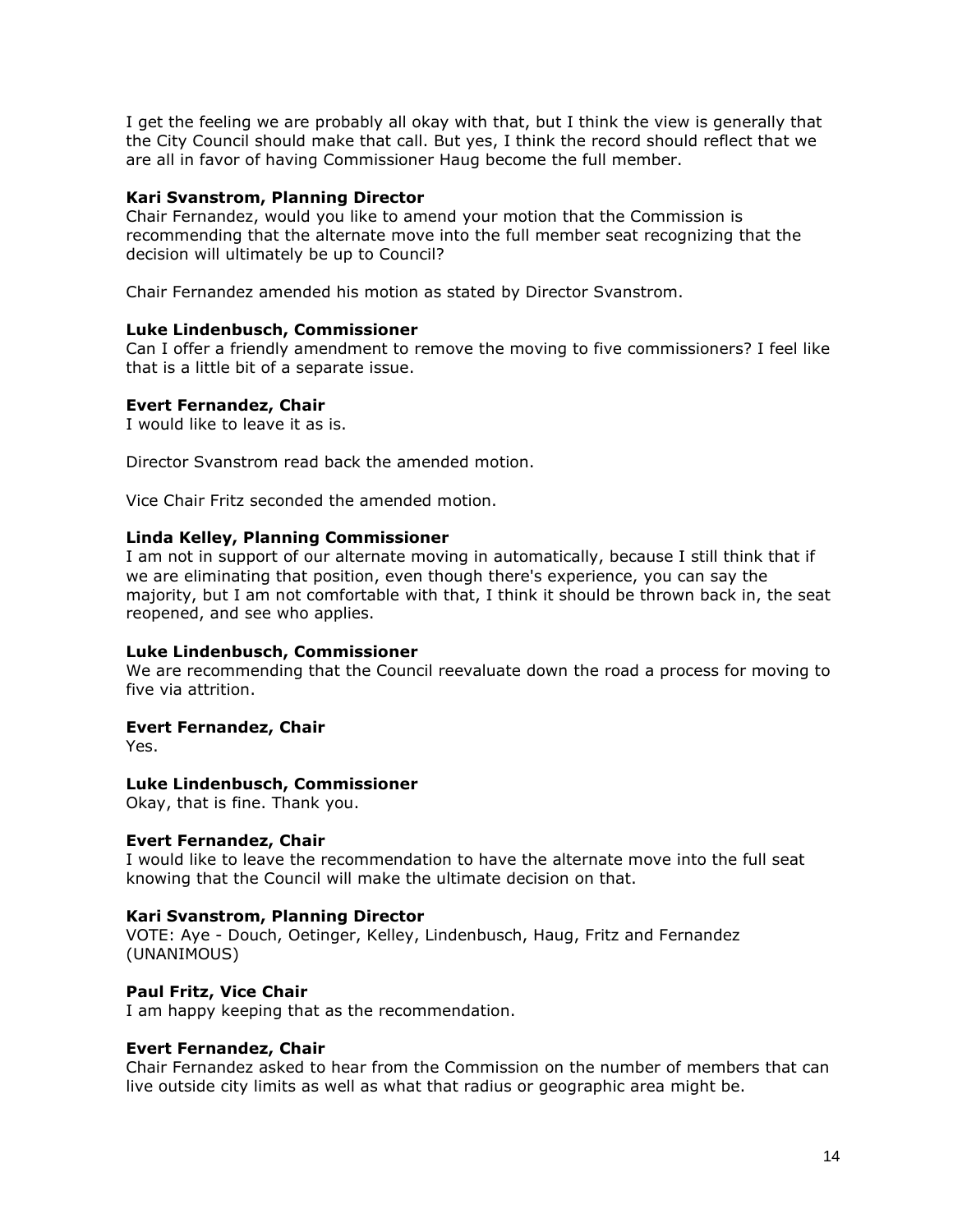### **Paul Fritz, Vice Chair**

If it is seven members, four must live in the city, one can live outside the city, and up to two can be business owners.

### **Evert Fernandez, Chair**

They do not have to be, right?

### **Paul Fritz, Vice Chair**

Yes, it would not be required. I can be all seven residents, but at least half have to be residents, up to two can be business owners that live outside city limits, and one can be a non-business owner that resides outside city limits.

### **Zac Douch, Commissioner**

That sounded a lot like a motion, Vice Chair Fritz.

### **Paul Fritz, Vice Chair**

Moved to recommend that the Commission consist of at least four residents, one can be a non-business owner that lives outside city limits, and up to two can be business owners that live outside city limits.

Commissioner Douch seconded the motion.

#### **Evert Fernandez, Chair**

What is your thought about why it should be up to two business owners versus two residents of the geographic area?

#### **Paul Fritz, Vice Chair**

I think it is about having more of an investment in the town. As I said earlier, I think I think it's pretty generous that we are allowing up to three people to be on our Planning Commission that do not live in Sebastopol.

#### **Evert Fernandez, Chair**

Yes, I am more supportive of having five that live in city limits, and allowing two that do not, but I do not think there was consensus on that.

#### **Zac Douch, Commissioner**

Maybe if the phrase is that up to three commissioners can be from the broader area, at least two of whom must be business owners.

### **Paul Fritz, Vice Chair**

Yes. I like that.

Hearing no discussion, the Commission voted as follows:

VOTE:

AYES: Chair Fernandez, Vice Chair Fritz, and Commissioners Lindenbusch, Douch, Haug, and Oetinger NOES: Commissioner Kelley ABSTAIN: None ABSENT: None

The motion passed 6-1.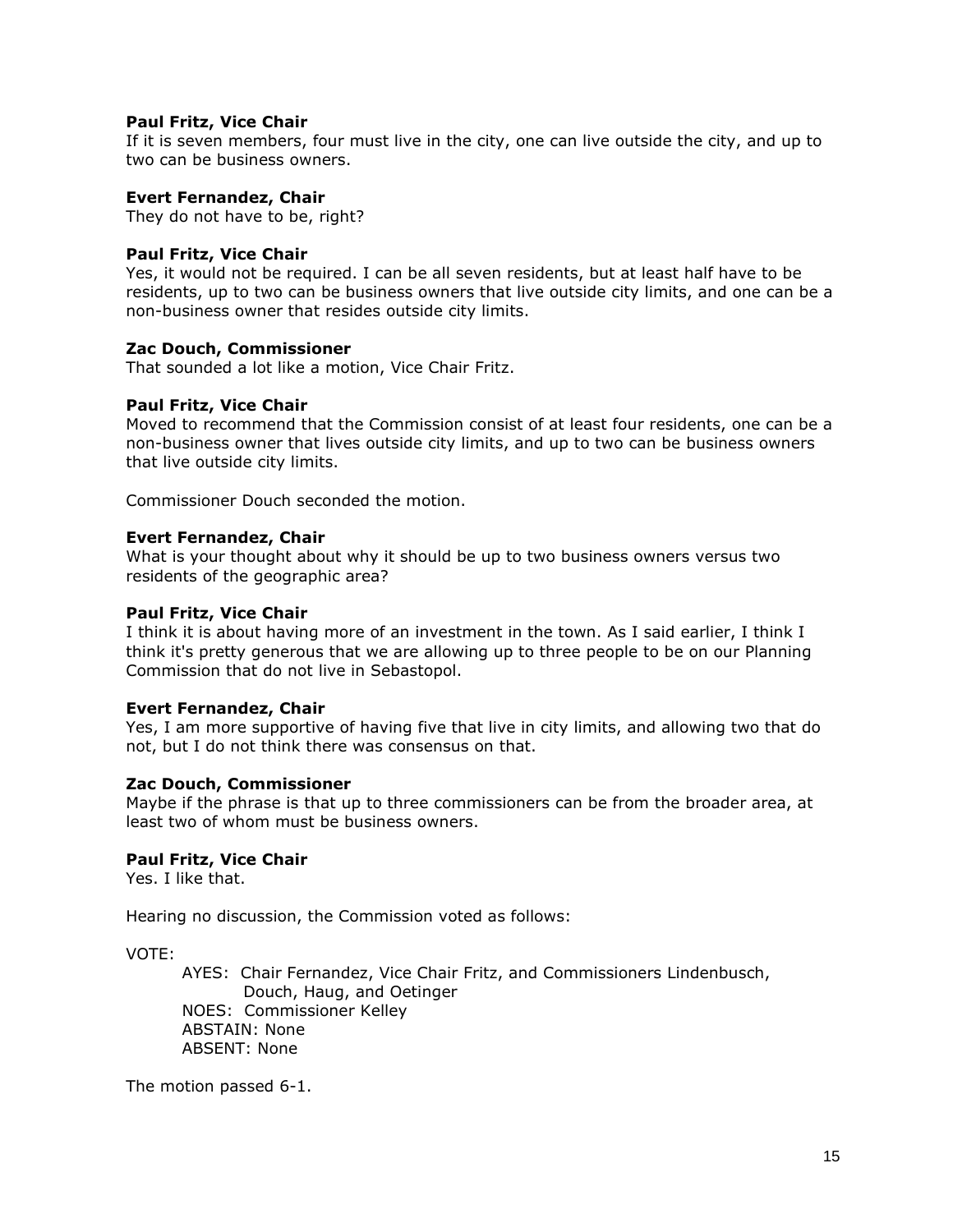Chair Fernandez asked to hear from the Commission on the matter of radius/geographic area.

### **Luke Lindenbusch, Commissioner**

I am prepared to make a motion.

### **Evert Fernandez, Chair**

Okay, go ahead.

### **Luke Lindenbusch, Commissioner**

Moved to recommend to the City Council that any qualified applicant to the Planning Commission defined as living outside of city limits may reside within the 95472-zip code, the 95444-zip code, and a three-mile radius defined around the point at North Main Street and Bodega Avenue.

### **Kari Svanstrom, Planning Director**

To clarify, Commissioner Lindenbusch, is that an, 'and' or an, 'or'?

### **Luke Lindenbusch, Commissioner**

It is an 'and'.

Commissioner Douch seconded the motion.

Chair Fernandez asked for discussion of the motion.

#### **Evert Fernandez, Chair**

That is for non-business owners, right?

#### **Luke Lindenbusch, Commissioner**

I would recommend that that would be the outside of city limits boundaries that could be used for the up to two business owners, or up to one nonbusiness owner outside city limits.

#### **Evert Fernandez, Chair**

The non-business owner is the one we are talking about because the business owner could live anywhere, right?

**Luke Lindenbusch, Commissioner**  Right.

**Paul Fritz, Vice Chair**  I thought the business owner would have to live in that zone too.

**Zac Douch, Commissioner** 

I agree. I think it is both.

**Luke Lindenbusch, Commissioner**  I will accept that as a friendly amendment.

#### **Kari Svanstrom, Planning Director**

I believe this would include some of the Graton area as that is the 95444-zip code area.

**Evert Fernandez, Chair**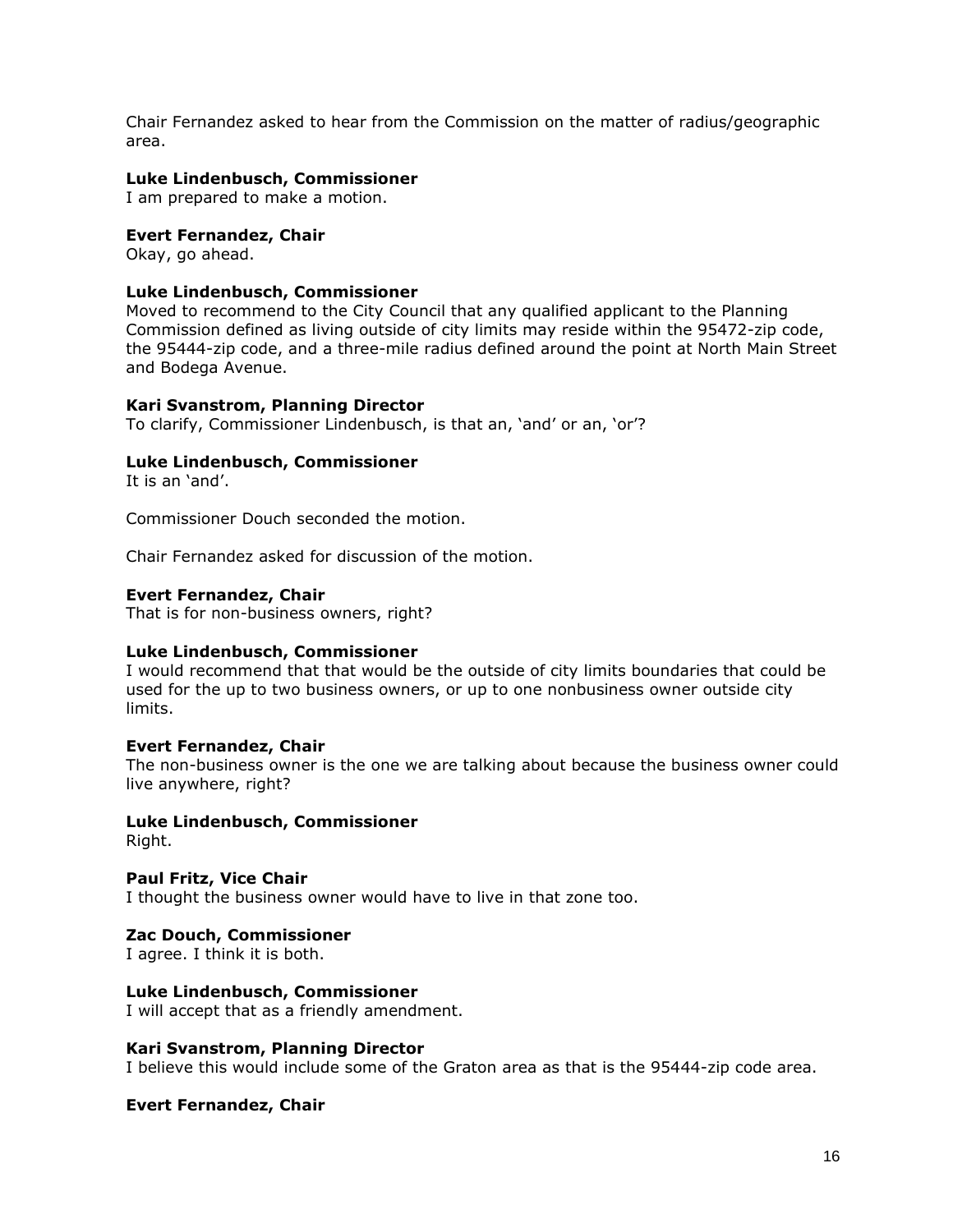Would it include all of that zip code, or just some of it?

**Kari Svanstrom, Planning Director** showed a zip code map on the screen Based on that, she stated that a three-mile radius would not include the town of Graton.

### **Evert Fernandez, Chair**

Does the three-mile radius include any other zip codes other than the 95472, and 95444?

# **Paul Fritz, Vice Chair**

Yes.

### **Kari Svanstrom, Planning Director**

Yes. Portions of Santa Rosa would have a different zip code, I believe.

### **Paul Fritz, Vice Chair**

The area by Hall Road and Occidental Road has a different zip code as well.

### **Evert Fernandez, Chair**

The motion is three-miles and in the 95472, and 95444-zip codes, right?

### **Luke Lindenbusch, Commissioner**

I am realizing it would be an 'or' to allow still the 95472-zip code, and 95444-zip code in its entirety, but with the radius, in addition, to allow for applicants living east of Sebastopol to be able to apply. It would make the overall area bigger than currently exists, but if Council wants to whittle that down to just the radius, they can.

### **Evert Fernandez, Chair**

I would feel uncomfortable, even though they are in that three-mile radius, having members who have a city address other than Sebastopol, as a member of the Commission. That seems confusing to me.

## **Paul Fritz, Vice Chair**

Even people within the 95472-zip code (Occidental, Monte Rio, Forestville, etc.) do not necessarily have a Sebastopol address either.

#### **Linda Kelley, Planning Commissioner**

When looking to the east of Sebastopol, does that three-mile radius take in any of the city of Santa Rosa, or is it the county?

**Kari Svanstrom, Planning Director** showed a city limits map on screen.

### **Linda Kelley, Planning Commissioner**

Seems like what we are doing now is shifting West County. Expanding the radius to the east is maybe not what we really intended to do? I still think it could be Sebastopol zip codes, not Santa Rosa's zip codes. Maybe using the three-mile radius within our zip codes would help clean it up?

#### **Luke Lindenbusch, Commissioner**

I want to accept that as an amendment to my motion.

## **Kari Svanstrom, Planning Director**

The motion that has been made is the 95472-zip code, the 95444-zip code, or a threemile radius centered on Main Street and Bodega Avenue.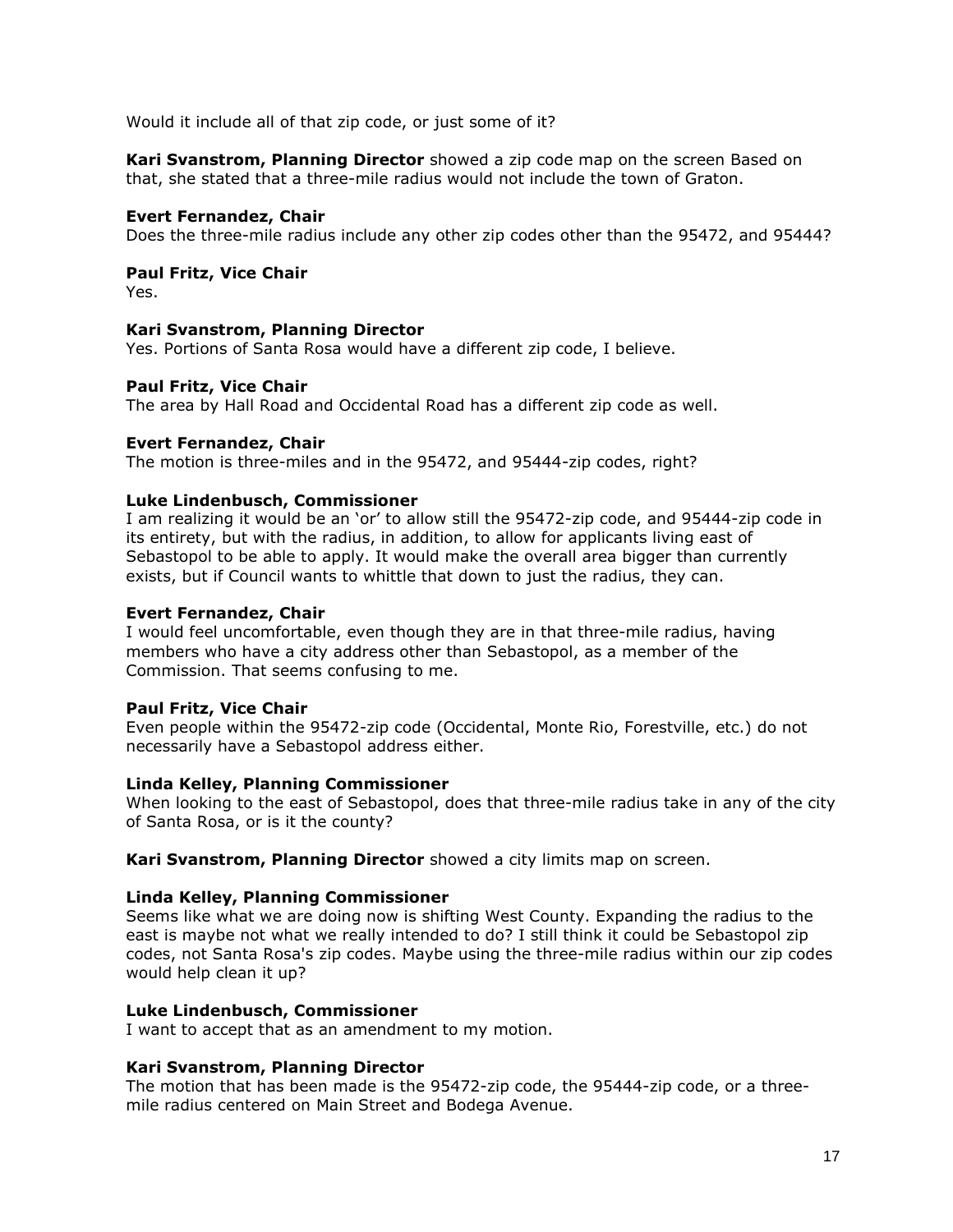### **Paul Fritz, Vice Chair**

If you move the center to Ives Park, you might eliminate the Santa Rosa city limits.

### **Kathy Oetinger, Commissioner**

It is really Parkside School, rather than Ives Park.

### **Paul Fritz, Vice Chair**

Could be the intersection of Washington and Bodega Avenue?

### **Luke Lindenbusch, Commissioner**

I suggested that intersection in part because, when we are dividing up evacuation routes for town, we have the quadrants clearly defined. When I measured it, it was exactly three miles to the city of Santa Rosa, but maybe, if anybody wants to make an amendment that the radius not include any parcels within another municipal jurisdiction? That could disqualify anyone who might be in some of those kinds of stray city of Santa Rosa parcels because the radius will include the city of Santa Rosa. There are wastewater treatment plants along Highway 12 that are city of Santa Rosa, but no one lives in them. Functionally, there is no risk of anyone joining the Planning Commission from those parcels.

### **Zac Douch, Commissioner**

It sounded like you amended your own motion.

### **Luke Lindenbusch, Commissioner**

Okay, I will do that.

## **Evert Fernandez, Chair**

Can you restate your amended motion, please?

#### **Luke Lindenbusch, Commissioner**

Moved to recommend to the City Council that any qualified applicant to the Planning Commission, for those in the out of city limits category, reside within the 95472-zip code, or the 95444-zip code, or within a three-mile radius of the point defined at North Main Street and Bodega Avenue providing that said applicants do not reside within any other municipal jurisdiction, namely the city of Santa Rosa. Is there a second?

Commissioner Douch seconded the amended motion.

## **Paul Fritz, Vice Chair**

I am still not totally in line with the whole 95472-zip code, am I the only one not in favor of that, are there other concerns?

## **Evert Fernandez, Chair**

What do you mean by that?

## **Paul Fritz, Vice Chair**

I do not think we should include the whole 95472-zip code, personally, so I would vote against that motion.

## **Evert Fernandez, Chair**

You would prefer a radius?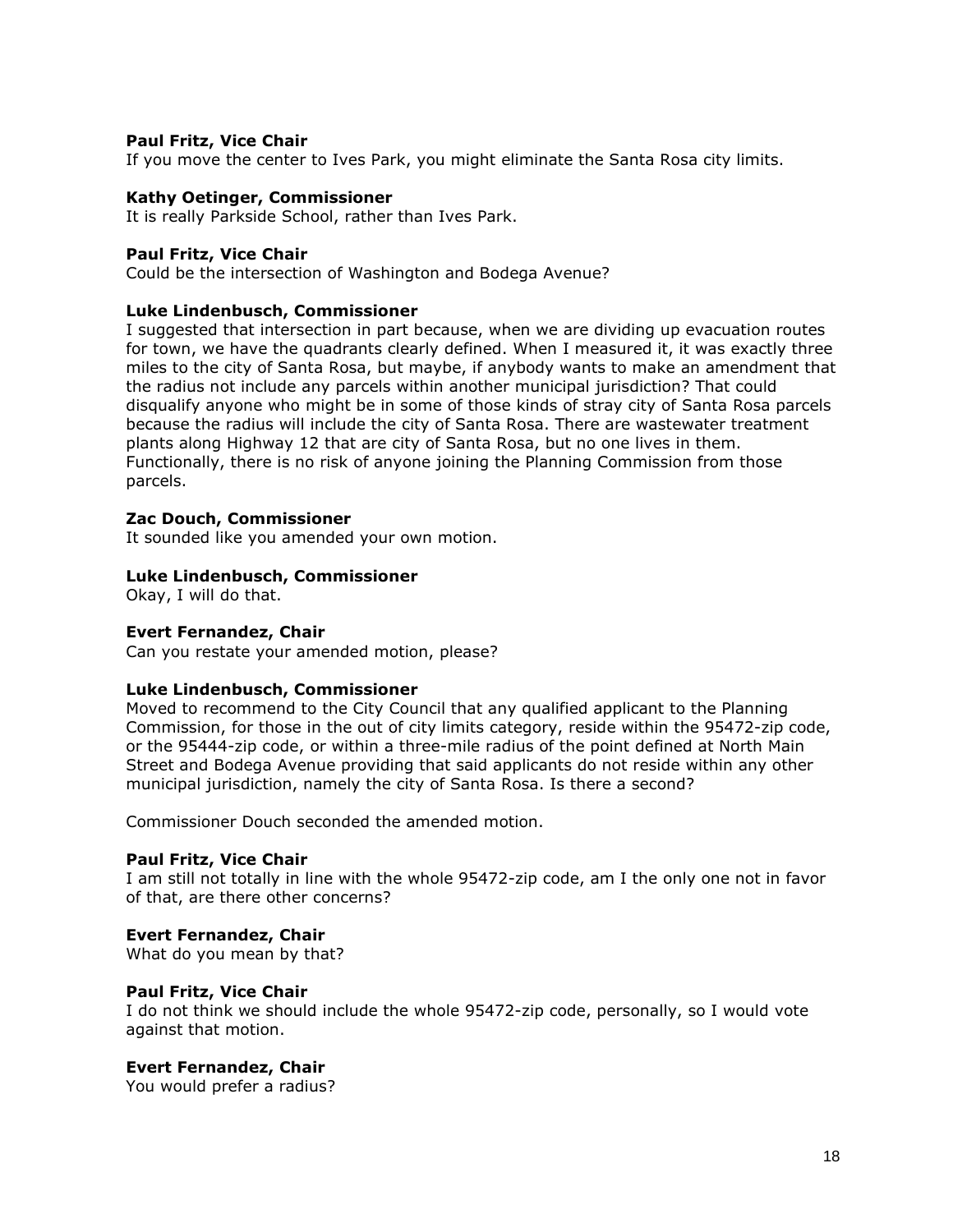## **Paul Fritz, Vice Chair**

Yes, I would prefer a radius, or some other way to define it. We could draw our own boundary as well. It seems like the radius would be easier. I do not think it should be such an expansive area, personally.

### **Linda Kelley, Planning Commissioner**

It seems like, what we are trying to do by opening it up to non-residents, is partly in recognizing that they use Sebastopol as a sort of hub. I do not believe that Santa Rosa, or the area to the east of us uses us as their hub. They mostly go to Santa Rosa. I want to appreciate the folks that have their kids in our schools, that shop in our stores, that own businesses. I like the three-mile radius within our zip codes, 95472, and 95444.

### **Evert Fernandez, Chair**

Yes, I feel similar to that as well.

### **Kathy Oetinger, Commissioner**

I do also.

### **Paul Fritz, Vice Chair**

It sounds like we have no consensus.

### **Kari Svanstrom, Planning Director**

Because there is a motion that has been seconded, there needs to be a vote on that. Then, if that fails, another motion can be made.

The Commission voted on the motion which was made by Commissioner Lindenbusch and seconded by Commissioner Douch as follows:

VOTE:

AYES: Commissioners Lindenbusch and Douch NOES: Chair Fernandez, Vice Chair Fritz, and Commissioners Kelley, Haug, and **Oetinger** ABSTAIN: None ABSENT: None

The motion failed.

#### **Paul Fritz, Vice Chair**

It seems to that me we do not really have a consensus for this item at all. I am okay with going to the east, but I am not okay with the whole zip code. Commissioner Douch is okay with the whole zip code and go to the east, Commissioner Lindenbusch is okay with the whole zip code and going to the east. If the other four members are okay with a threemile radius in the 95472-zip code, that could work.

#### **Kathy Oetinger, Commissioner**

My feeling is, by pulling in the 95472-zip code, we are pulling it away from communities like Forestville and Occidental. Maybe Graton is in our community, but it is outside the three-mile radius. We are pulling it into the people who think they live in Sebastopol, but they live just outside of the city. The problem with a three-mile radius, I think pulling it back to two and a half, a little bit more away from Santa Rosa in case there are people, although there really are not that may people over there. If you are traveling two and a half miles from the center of town, you probably think you live in Sebastopol, and I think that is a better area to consider. I suppose you could say within the two and a half mile or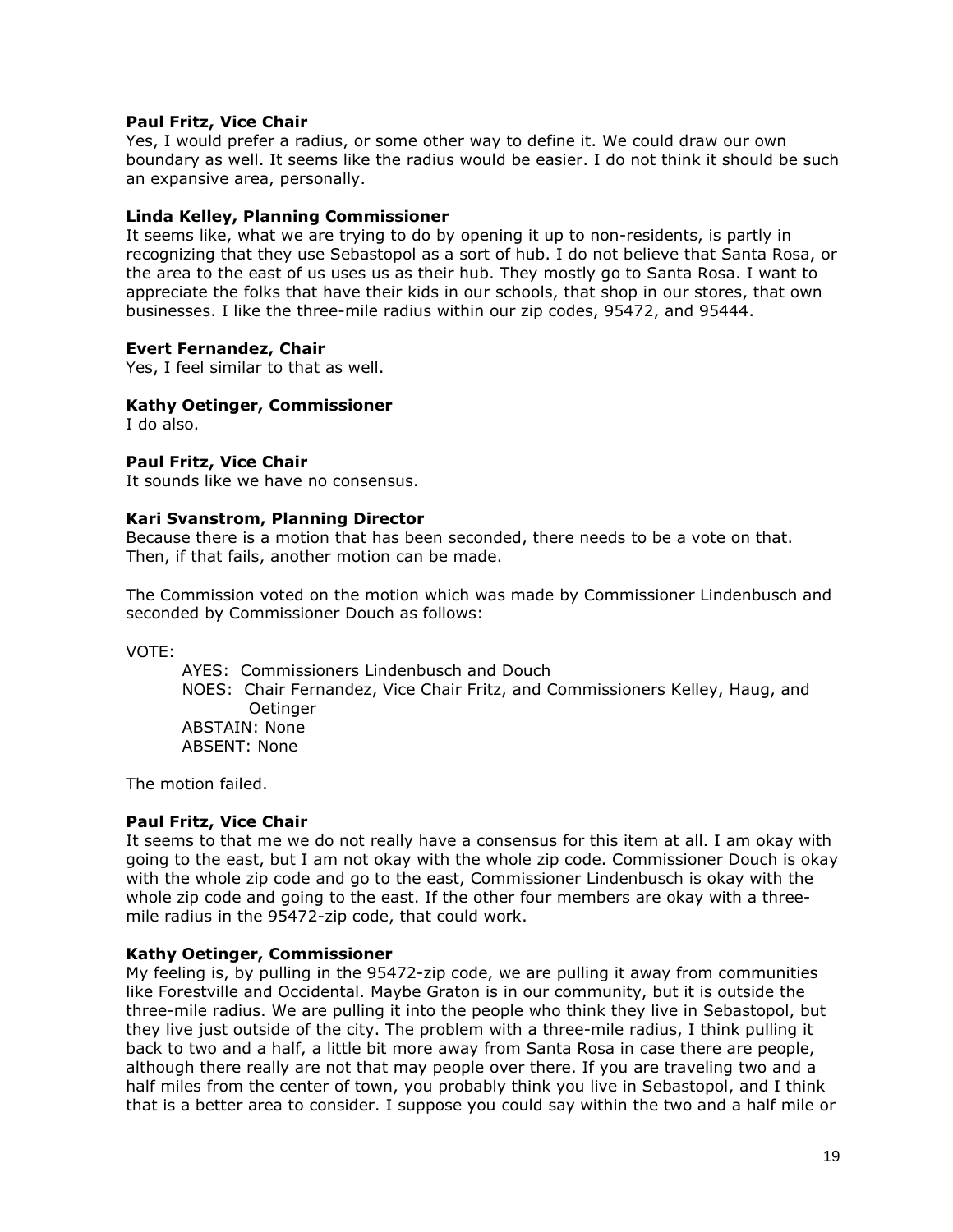even a three-mile radius, as long as you are in the 95472-zip code. I think that works for me, but I think that maybe even three miles is too far because you are getting people who are not really in the city, in the community, they are much more rural. I think there are so many people just outside the city that they would feel included and be considered in the community. Now, I suppose if you have a business owner, and they do not live there, they may want to live all the way out in Occidental, so maybe that is the reason for it?

## **Kate Haug, Commissioner**

I concur. I think there is two separate issues. One is, if we are opening it up to nonresidents that are business owners, they may very well live beyond the three-mile radius. That poses a double jeopardy type of situation where someone has to own a business, and then also live within that radius. I think that is a little bit more complicated in terms of our trying to broaden the voices that are heard. The other issue is, how far east do we want to go? Maybe that is why they originally settled on using the zip code as the determinant for outside positions, because it leaves a lot of leeway for business owners in terms of where they live in relation to the actual city limits.

### **Zac Douch, Commissioner**

That is what I was going to say.

## **Kari Svanstrom, Planning Director**

I am trying to look at different ways of parsing geography. I will suggest one, which you can completely throw away if you would like, looking at the catchment area for schools that is another possible geography (discussed the map on screen). The Sebastopol Union area, as you can see, does go over to the east, it is a very rural area, there is not a lot of population there. If you wanted to do it based on school district identification, it is not quite a radius, but it is not drawing our own boundaries exactly, either.

# **Kathy Oetinger, Commissioner**

You would include Twin Hills and Gravenstein Union as well?

## **Kari Svanstrom, Planning Director**

If I were to suggest it, I would probably say Sebastopol Union, Gravenstein, and Twin Hills. I do not know how far that goes down. The Commission may want to think about this kind of geography. I have included the Zoning Map for Sebastopol so you can see the scale.

#### **Paul Fritz, Vice Chair**

I do not know that there is a lot of consensus on this. Maybe that gets reported back to Council for them to decide?

## **Kari Svanstrom, Planning Director**

I can certainly report that there was no clear consensus. You have the majority of your specifications for that which you were in consensus on, but in terms of geography, I can describe that in the staff report. There are a number of ways it can be parsed, but there was not a clear consensus.

## **Zac Douch, Commissioner**

Yes, and I think that is the point. There are a number of ways and I think the school districts in actually a really interesting way of looking at it, but I think it needs a little more focus. If I could spend a bit more time on it, I might be able to gain a stronger sense of an opinion. I am really going on my feeling about what should or should not be included.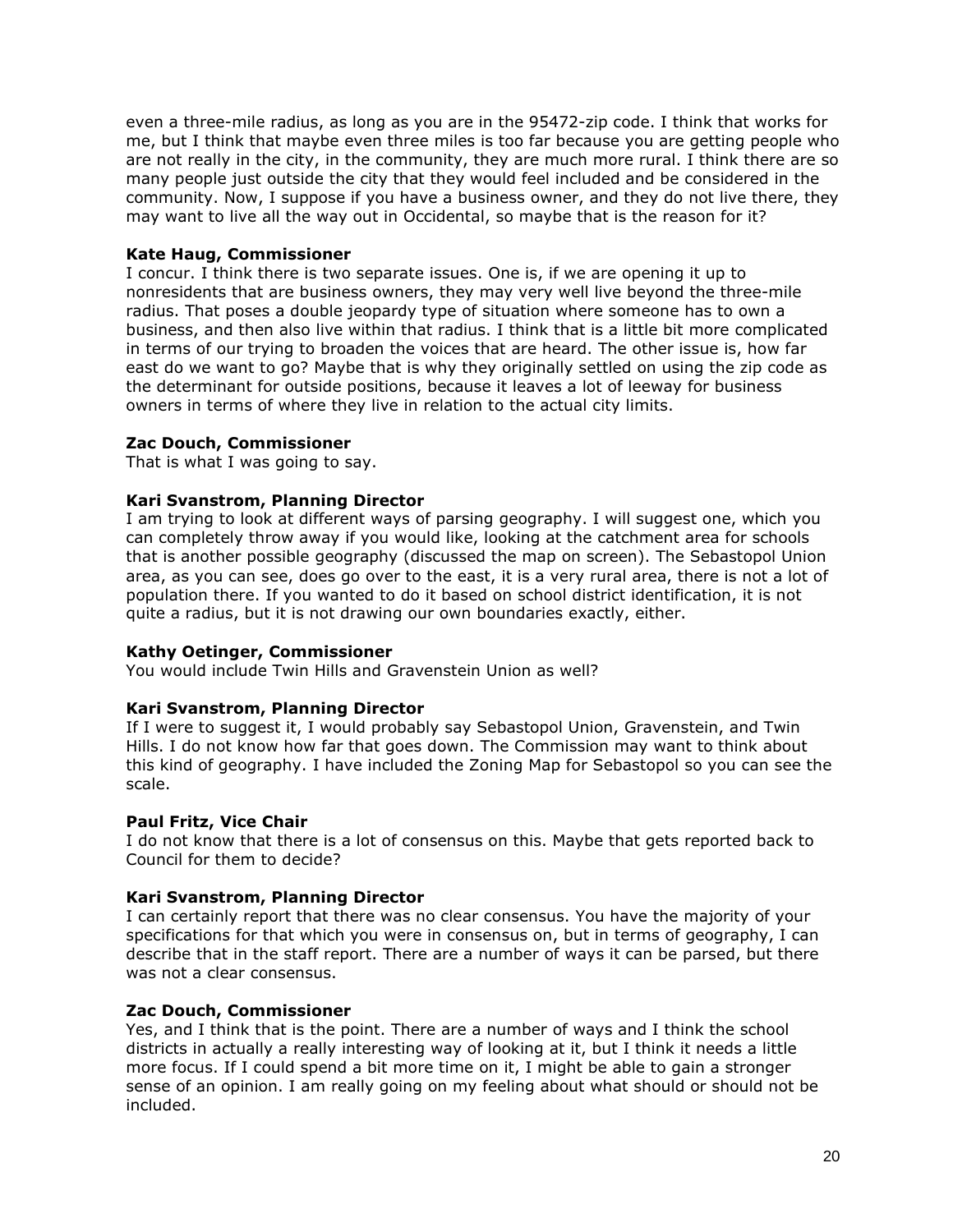## **Evert Fernandez, Chair**

Yes. You can just discuss some of the issues that we have discussed with regards to the city limits and all of that. I would be okay with that. Is everyone else?

### **Paul Fritz, Vice Chair**

I would not be opposed to, if anyone else is interested, drawing our own boundary either using the three-mile radius idea, or the school district idea, or a line around certain roads to specify a boundary. I do not think we have the time or ability to that kind of thing right now.

## **Evert Fernandez, Chair**

I think we have given them enough information about our concerns for them to look at that.

### **Kari Svanstrom, Planning Director**

Noted that, given the changes being recommended, if it was just eliminating the alternate, that doesn't require a change to the ordinance to enact. However, codifying elimination of the alternate would be a change to the ordinance. Requiring the majority of residents would also be a change to the ordinance. The additional outside city limit specifications would take an ordinance change as well. That ordinance language would come back to you for review and recommendation to Council. We will have a Planning Commission liaison at the meeting when this is presented to Council, we can present that there is some interest in modifying the boundaries, that there are a number of different ways to do it, although there was not a consensus. You can move forward based on any additional direction from Council. If the direction from City Council, for instance, is they want a three-mile radius, it is easy. If they say, we would like the Commission to look at drawing our own boundary, that is something that we can come back to the Commission with at the same time, or before, bringing the ordinance language forward. It does not need to be done all in one night. You can ask Council to provide some additional direction based on your comments tonight, and it can come back to the Commission.

## **Evert Fernandez, Chair**

Was that all the items?

### **Kari Svanstrom, Planning Director**

That was, thank you. That was very complex, and you handled it well, Chair Fernandez. Thank you for your facilitation of that.

#### **Evert Fernandez, Chair**

Thank you for your patience and for some good deliberation.

## **7. SUBCOMMITTEE UPDATES**

#### **Luke Lindenbusch, Commissioner**

The Climate Action Committee is well underway. There had been some concern, committee members around the region told me to get into working groups as quickly as you can, we spent a really long time not getting into working groups. We are doing our working group assignments tomorrow, so we are really ahead of the curve from other cities, from everything I have heard, in terms of just getting everyone into the area that they are passionate about and making sure that there's enough direction on a committee level to make it work, but then just letting them run with that. We really want to make sure that it is a process that has a lot of community engagement. With that, I will just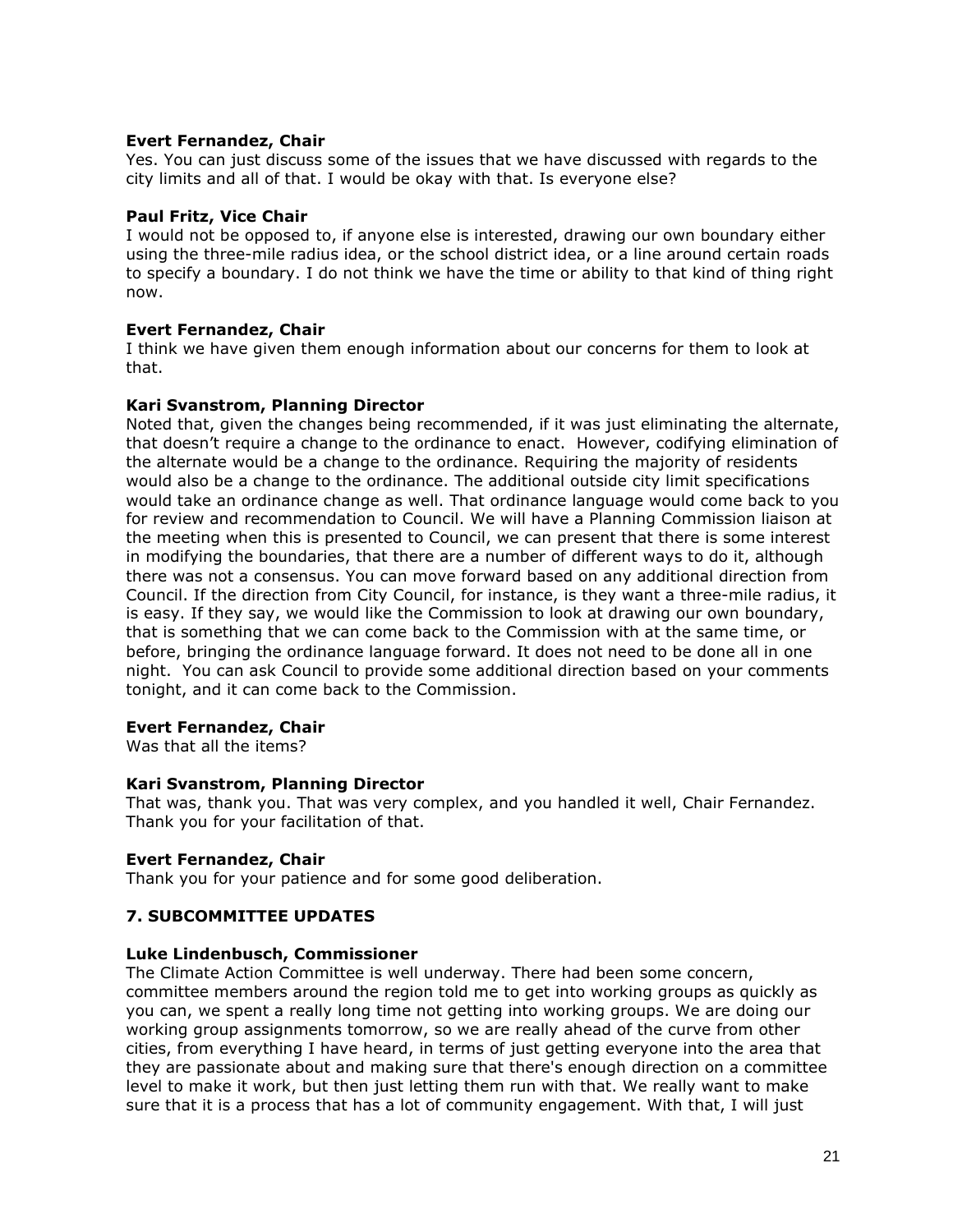note that tomorrow we are having another, of many conversations to continue, about the revision to the Climate Action Plan for the City of Sebastopol. That will be taking up most of our conversation tomorrow in our meeting at 3:30 p.m. That is pretty much it for me. Again, if anyone has any questions about the Climate Action Committee, or wants to attend our meetings, you're welcome to, otherwise I am happy to talk about it. I have also been in the steering committee, the co-chair group, there are two people who are really excited about facilitating, being on board, and had not been on a public committee before. It has been good to get all of our different skill sets together and to really make it happen. There is a lot of energy, there is a lot of enthusiasm, there is a lot of expertise. I think this is really going to be a generated effort for the city.

# **Evert Fernandez, Chair**

The details of the meeting are on the City's website, right?

### **Luke Lindenbusch, Commissioner**

Yes, we are a Brown Act board, all of our meetings are noticed.

### **Kari Svanstrom, Planning Director**

The other subcommittee update is, we did not appoint a representative for the Zero Waste Subcommittee at our last meeting since we were missing a few folks. I apologize, I realized that I meant to send out the information to those who were missing, but I did not. I will go over it really quickly. We did have Sunny Galbraith here, who is the chair of that committee. The meeting time for that group is the first Monday of the month from 3:30 p.m. to 5:00 p.m. A lot of what they have been working on is restaurant wastewater conservation, food recovery, they put together the polystyrene ordinance, and the zero waste guidelines for events in the city, and anything that utilizes City parks, which are obviously on hold for now. That policy is already in place. They are likely to pick up how to deal with a lot of the COVID PPE and other things that COVID has necessitated as they start meeting again. I believe Commissioner Oetinger had expressed a willingness to be on the committee, but we did not know if there were others who would also be potentially interested as well. The direction was to bring it back at this meeting.

#### **Kathy Oetinger, Commissioner**

I have a conflict with their meeting time. Not now, but if the world ever gets back to where it was, I already had things that are conflicting at that time, so I do not want to add another.

#### **Evert Fernandez, Chair**

There is a specific position for a Planning Commissioner, right?

## **Kari Svanstrom, Planning Director**

Yes, the Council has requested that a Commissioner be a liaison to that group.

## **Kate Haug, Commissioner**

I could do it temporarily, who knows when life will get back, it could be a while. Unless someone else wants to do it, I am willing to do it, for now.

## **Evert Fernandez, Chair**

Yes. Then, if it changes for you, at least you will have a better understanding of what it is about and can report back and maybe by that time somebody would have an interest to continue.

## **Paul Fritz, Vice Chair**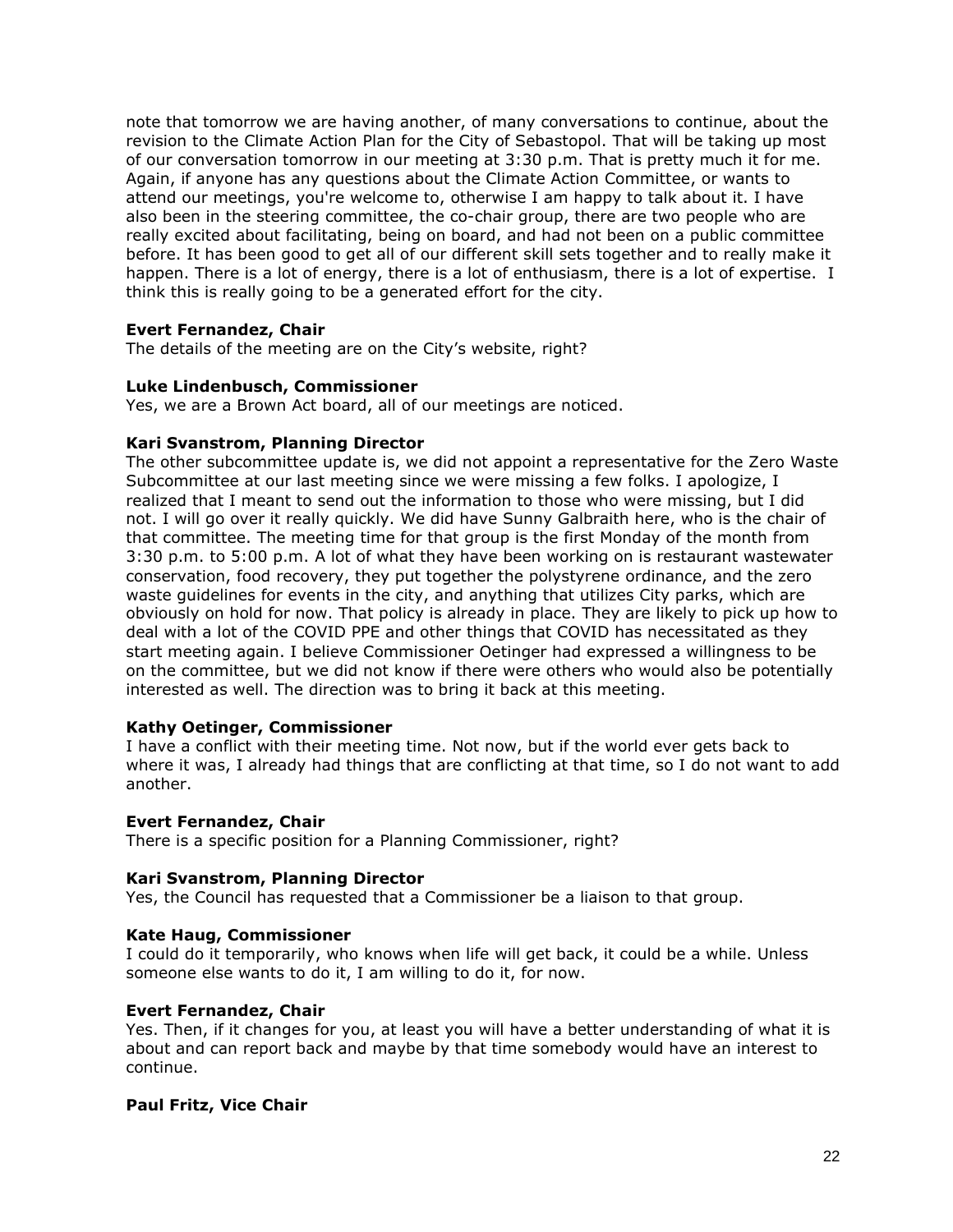I was on the Council housing subcommittee, do they ever do anything, because I have never heard anything.

# **Kari Svanstrom, Planning Director**

I did look into that. I believe we had one meeting and it was about the Sebastopol Inn and getting ready for some meetings with the County on that. I did talk with our City Clerk and the Commission did appoint Vice Chair Fritz as the liaison, but it is not an official subcommittee position. I am going to raise that with the housing subcommittee at the next meeting that I have with them. It was on my agenda when we met about getting ready for Sebastopol Inn work, but we ran out of time and did not get to that. That currently does not have a Planning Commissioner assigned to it, it is just the two Council members, but I do have that on my pending list to discuss with them the next time.

# **Paul Fritz, Vice Chair**

Okay. I believe I was appointed to the design guideline subcommittee as well.

# **Kari Svanstrom, Planning Director**

Yes. That is one of those projects that unfortunately got put aside with COVID due to staffing resources. We are looking to pick that up this spring and to get that going. You will probably hear something about setting up a meeting for that group in the next month, or so.

# **Paul Fritz, Vice Chair**

Okay, thanks.

# **Kari Svanstrom, Planning Director**

On that note, I do have the liaison list for 2021 filled out, I will send that out tomorrow so that you can see that. I believe we had it scheduled through March, but this schedules it through the rest of the year and into next March.

## **Evert Fernandez, Chair**

Who would be the liaison for the next for the upcoming council meeting next week?

## **Kari Svanstrom, Planning Director**

I can talk about that in my Director's report.

## **Evert Fernandez, Chair**

The Ives Park subcommittee is moving forward and doing a lot of good stuff.

## **Kathy Oetinger, Commissioner**

I think we will have more to report at the next meeting.

# **8. PLANNING DIRECTOR'S REPORT**

## **Director Svanstrom provided the following updates to the Commission:**

- At the last City Council meeting:
	- Mid-year budget review
	- RHNA update (which included some changes from when this item was presented to the Commission)
- Upcoming items for City Council:
	- On March 2, the Benedetti Car Wash hearing continuation, and a presentation on Climate Safe California.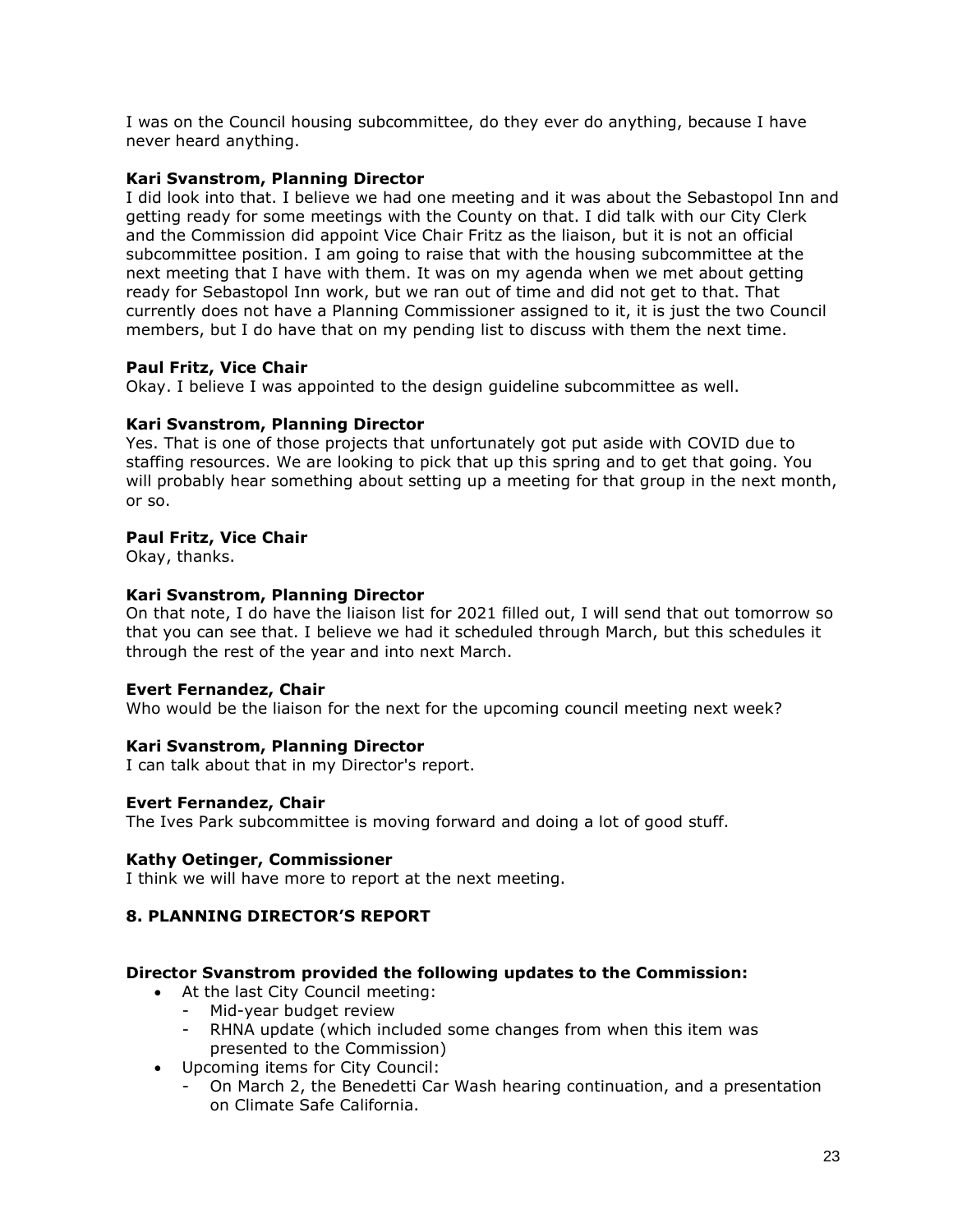- On March 16, a public hearing on our development impact fees to start the adoption process, the Commission's recommendations on Planning Commission Composition will likely be on this agenda as well.
- We will need the Planning Commission liaison in attendance for both of those.
- The March liaison is Commissioner Kelley with Commissioner Haug as the alternate if Commissioner Kelley is not available.
- I believe Chair Fernandez was the liaison for the Benedetti Car Wash item when it first went before Council so it may be appropriate for him to attend as the liaison for that item on March 2.
- There is a special City Council meeting, a study session to review and discuss the CoMission (our community vitality consultant) work that has been going on, on March 10 from 8:30 a.m. to 10, or 10:30 a.m.
- We have a new Police Chief; his name is Kevin Kilgore, and he will start next Monday.

# **Evert Fernandez, Chair**

Chief Kilgore will be introduced at the next Council meeting.

## **Kari Svanstrom, Planning Director**

Yes, they will introduce him at the March 2 Council meeting.

### **Linda Kelley, Planning Commissioner**

Unfortunately, my work schedule does not let me attend a Council meeting on Tuesday's. I am hoping my alternate will be able to stand in, or how else that can be handled?

### **Evert Fernandez, Chair**

I can attend the March 2 hearing since I was the liaison for the Benedetti Car Wash when it first went before Council.

#### **Kate Haug, Commissioner**

I can be available for one, or both of those meetings. If, for consistency's sake, Chair Fernandez wants to attend the meeting on March 2, since he was the liaison for the initial hearing, that is fine, but I am available.

#### **Kari Svanstrom, Planning Director**

In this case, because Council did have pretty lengthy discussions, it may be helpful to have continuity with Chair Fernandez serving as the liaison for the March 2 meeting.

## **Evert Fernandez, Chair**

Okay. Of course, any commissioners are welcome to attend the meeting and make comments as well. I will be the liaison for the March 2, and then Commissioner Haug can be the liaison on the 16th.

Director Svanstrom provided an update on upcoming items for the Commission and commented that she would send an email with information on upcoming presenters that have been scheduled to come before the Commission.

## **Evert Fernandez, Chair**

Thank you to Commissioner Haug for setting up those presentations for us, we appreciate it.

There were no questions for Director Svanstrom.